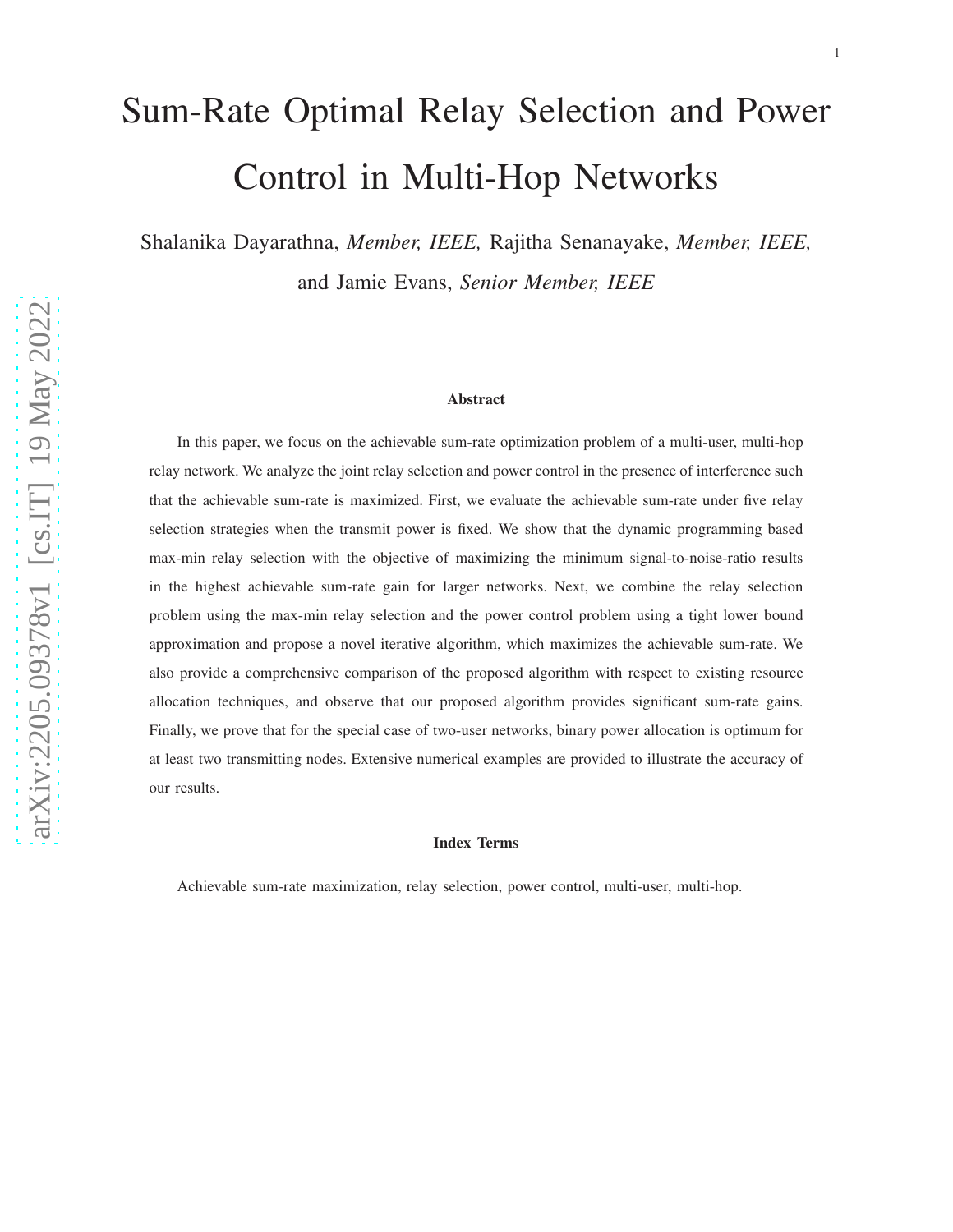## I. INTRODUCTION

Relay networks have attracted interest in future wireless communication as they can improve the network performance by increasing the network capacity as well as extend the coverage area. In multi-hop relay networks, several relay nodes cooperate to establish the communication between the source node and its intended destination node. In a multi-user, multi-hop relay network, the interference and channel fading are two major factors that affect the network throughput. As such, the relay selection as well as the transmission power control is critical in gaining advantages in terms of performance, complexity and overhead. Therefore, much research has focused on the joint relay selection and power control in cooperative relay networks [\[1\]](#page-21-0). With increasing focus on the data communication, the maximization of overall achievable sum-rate has gain more attention in the recent literature [\[2\]](#page-21-1).

In relay networks literature, the multi-hop relay selection problem has been mainly analyzed for single-user relay networks with the objective of minimizing the outage probability [\[3\]](#page-21-2)–[\[6\]](#page-22-0). A dynamic programming based solution to obtain the optimal relay assignment in a decode-andforward (DF) relay network is considered in [\[3\]](#page-21-2). Several sub-optimal relay selection strategies are also proposed in the literature to benefit from the partial channel state information. In [\[4\]](#page-21-3), the authors propose a simple hop-by-hop relay selection strategy. This is later extended in [\[5\]](#page-22-1), where the authors propose an ad-hoc relay selection strategy and a block-by-block relay selection strategy to achieve the full diversity and to improve the performance, respectively. Taking a step further, dynamic programming based relay selection strategies are considered in amplify-andforward (AF) relay networks by approximating the effective signal-to-noise-ratio (SNR) of a given path [\[6\]](#page-22-0), [\[7\]](#page-22-2). In terms of throughput optimization, most research has focused on the simple dual-hop relay networks where both hops can be easily combined together to compute the end-to-end achievable rate [\[8\]](#page-22-3)–[\[10\]](#page-22-4). Taking a different approach, the capacity of a multi-hop relay network with a single relay node in each hop is considered in [\[11\]](#page-22-5), [\[12\]](#page-22-6). Taking a step further, in [\[13\]](#page-22-7), the authors analyze the achievable rate under the optimal relay selection and four sub-optimal relay selection strategies for a single-user DF relay network consists of multiple hops and multiple relay nodes in each hop.

With multiple source-destination (S-D) pairs, the relay selection problem becomes much more complicated, especially in DF relay networks due to the potential interference and the limitation of one relay node serving one S-D pair to minimize the synchronization requirements. For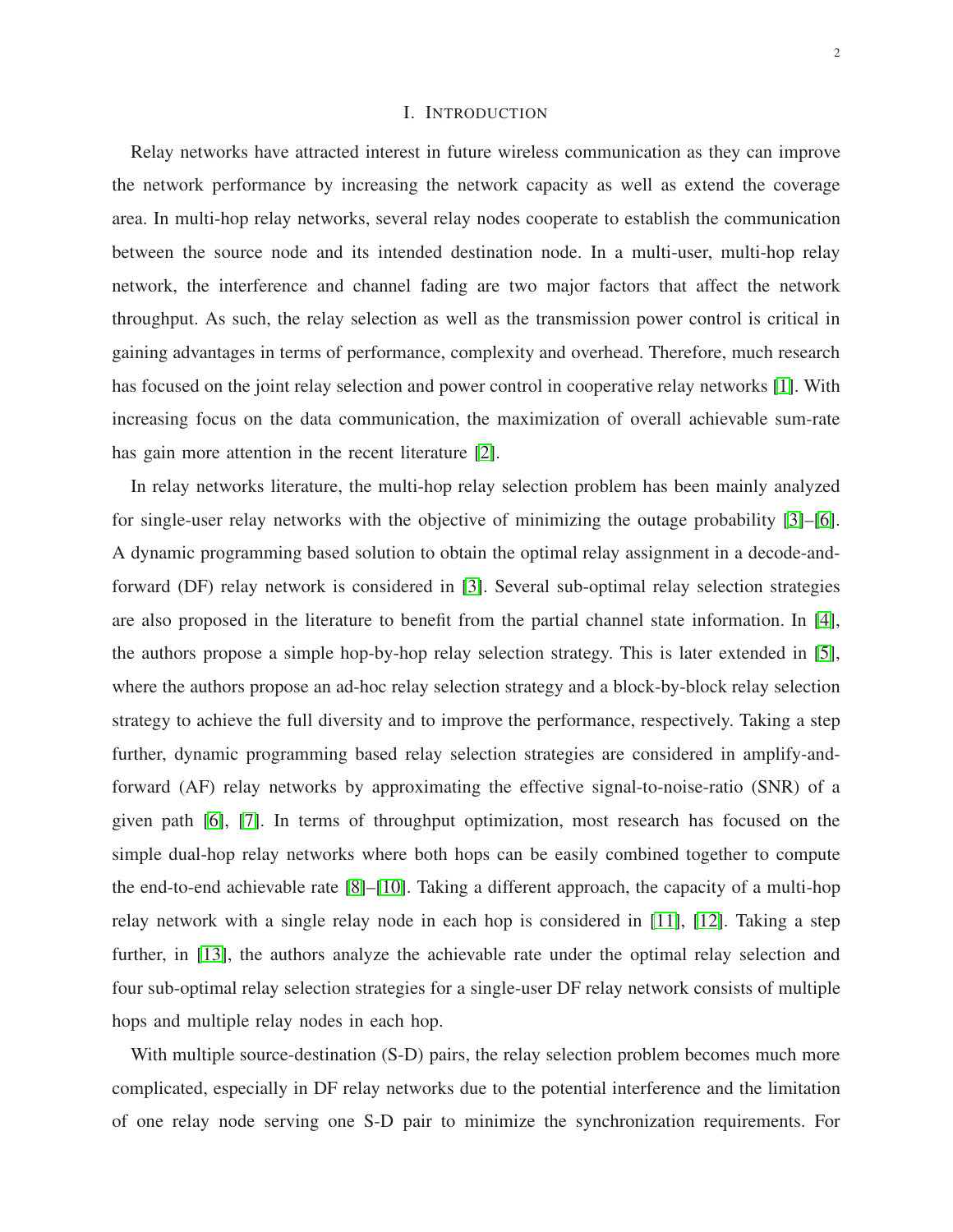3

example, in an ad-hoc sensor network, if idle nodes serve as relays, then they may cause severe interference to other transmissions in the area [\[14\]](#page-22-8). In the literature, this problem has been mainly analyzed with considerations to outage probability thus maximizing the minimum signalto-interference-plus-noise-ratio (SINR) of all user pairs [\[15\]](#page-22-9)–[\[17\]](#page-22-10). In [\[17\]](#page-22-10), the authors propose a dynamic programming based efficient algorithm to obtain the optimal relay assignment of DF relay networks when the objective is maximizing the minimum SINR. Multi-user relay selection problem with the focus of maximizing the overall network sum-rate has been mostly analyzed for AF relay networks [\[18\]](#page-22-11)–[\[20\]](#page-22-12) while such analysis of DF relay networks are limited to dualhop relay networks. In [\[2\]](#page-21-1), [\[21\]](#page-22-13), [\[22\]](#page-22-14), orthogonal channels are adopted so that different S-D pairs do not interfere with each other. When there is no interference among S-D pairs, the relay selection problem of a dual-hop network simplifies to an assignment problem which can be solved using the well known Hungarian algorithm. On the other hand, in [\[23\]](#page-22-15)–[\[25\]](#page-23-0), the authors consider different approaches to estimate the interference in the second hop and then reformulate the relay selection problem as an updated assignment problem.

With respect to power control in multi-user relay networks, the most of the research has focused on AF relay networks [\[22\]](#page-22-14), [\[26\]](#page-23-1)–[\[31\]](#page-23-2). The early work of power control with respect to DF relaying consider selection of transmit powers from a code book given the average power constraints instead of considering the optimum power allocation [\[32\]](#page-23-3). Power control with respect to the minimization of the total energy consumption has been analyzed in [\[26\]](#page-23-1), [\[33\]](#page-23-4) where as in [\[34\]](#page-23-5), the authors consider the power control problem of a two-way relay network with respect to the bit-error-rate (BER) performance. Power control with respect to the achievable sum-rate maximization is considered in [\[26\]](#page-23-1) for AF relay networks, where the authors use geometric programming in the high SINR region. By taking a difference approach, in [\[31\]](#page-23-2), the authors consider the distributed power control in relay networks with multiple S-D pairs and a single relay node and propose an algorithm based on the non cooperative game theory. Recently, most of the transmit power control consider SNR matching where the transmit power of each transmitting node in a given source-relay-destination (S-R-D) path is selected such that the SNR of each receiving node in that given path is equal. This simple power control approach provides the optimum power allocation when there is no interference between multiple S-D pairs, which can be achieved by considering orthogonal transmission between different S-D pairs [\[21\]](#page-22-13), [\[30\]](#page-23-6). This approach is extended to two-way relaying networks in [\[27\]](#page-23-7)–[\[29\]](#page-23-8) for relay networks with a single-user pair and multiple relay nodes. It is shown that the optimum power control is achieved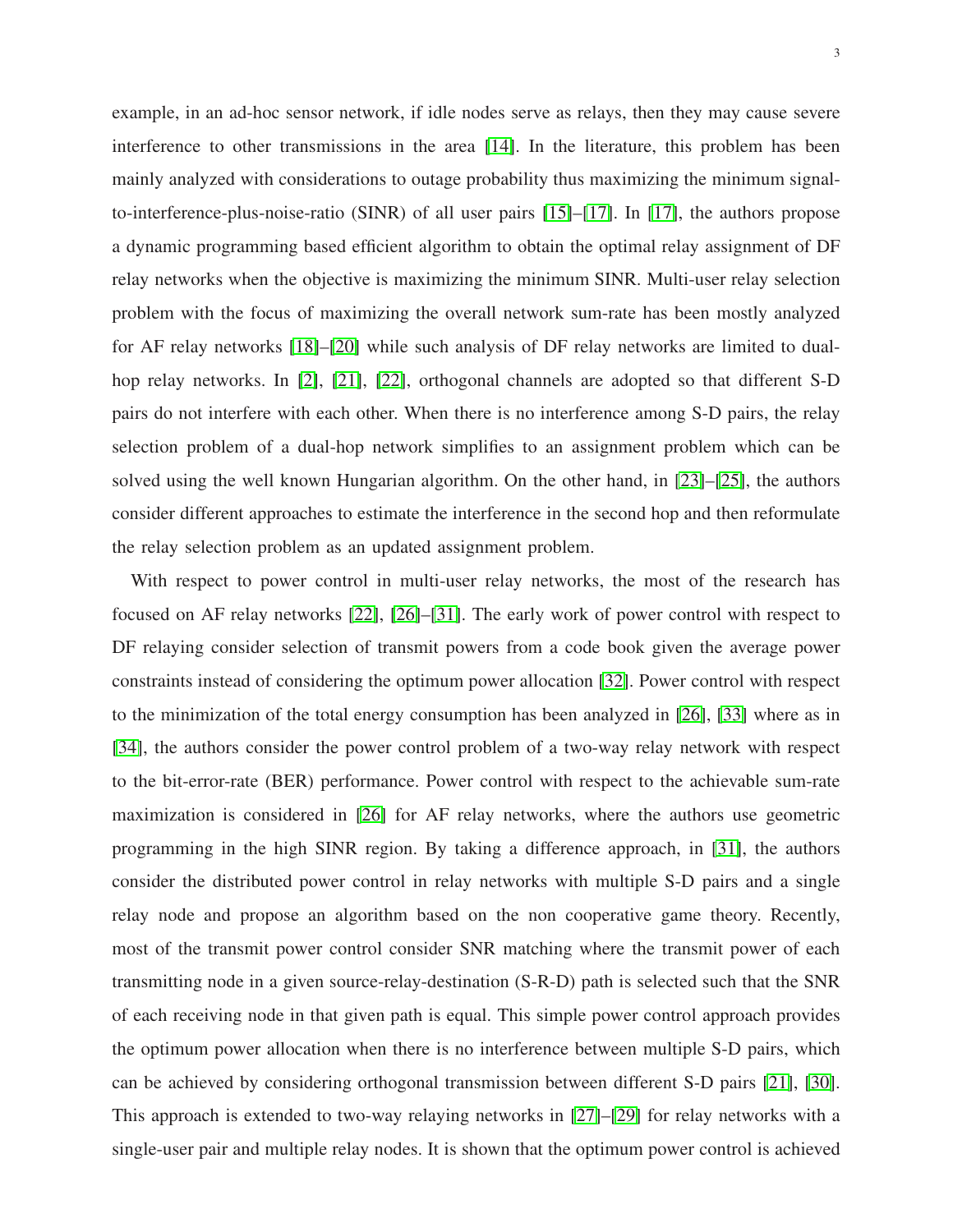when SNR is matched in both directions. Transmit power control in the presence of interference is considered in [\[1\]](#page-21-0), where the authors reformulate the power control problem as a concave optimization problem for a given relay assignment by approximating the interference using its lower bound. In [\[25\]](#page-23-0), the authors prove that optimum power allocation of two-user dual-hop relay networks can be obtained analytically.

In this paper, we consider a multi-hop DF relay network with multiple S-D pairs where each hop consists of multiple relay nodes and analyze the joint relay selection and power control problem to optimize the achievable sum-rate. The contributions of this paper are listed as follows.

- We consider five relay selection strategies that has been proposed for maximization of minimum SNR and analyze their suitability when the objective is achievable sum-rate maximization. This contribution is presented in Section [III.](#page-6-0) We show that the dynamic programming based relay selection strategy with the objective of maximizing the minimum SINR achieves better sum-rate performance compared to other sub-optimal algorithms with the sum-rate maximization objective.
- As the main contribution, the joint relay selection and power control problem is considered for a general multi-user, multi-hop relay network and a sub-optimal algorithm that uses the dynamic programming based max-min relay selection and the tight lower bound approximation based power control is proposed. This result is presented in Algorithm [1.](#page-12-0) Furthermore, the performance of our proposed sub-optimal algorithm is compared against the existing resource allocation techniques, revealing that the proposed algorithm has better achievable sum-rate performance compared to the existing techniques.
- Under the special case of two-user multi-hop relay networks, we prove that the optimum power allocation such that the achievable sum-rate is maximized can be found analytically. This is achieved when at least two transmitting nodes transmit with binary power allocation. This contribution is presented in Theorem [1.](#page-18-0)

The rest of the paper is organized as follows. In Section [II,](#page-4-0) we provide the system model and the optimization problem formulation for a multi-user, multi-hop DF relay network with multiple relay nodes in each hop. Next, the relay selection problem is analyzed in Section [III](#page-6-0) while the proposed solution and the sub-optimal algorithm is given in Section [IV](#page-10-0) with numerical examples in Section [V.](#page-13-0) A special case of two-user network is analyzed with respect to power control in Section [VI](#page-16-0) and finally, the conclusions are given in Section [VII.](#page-19-0)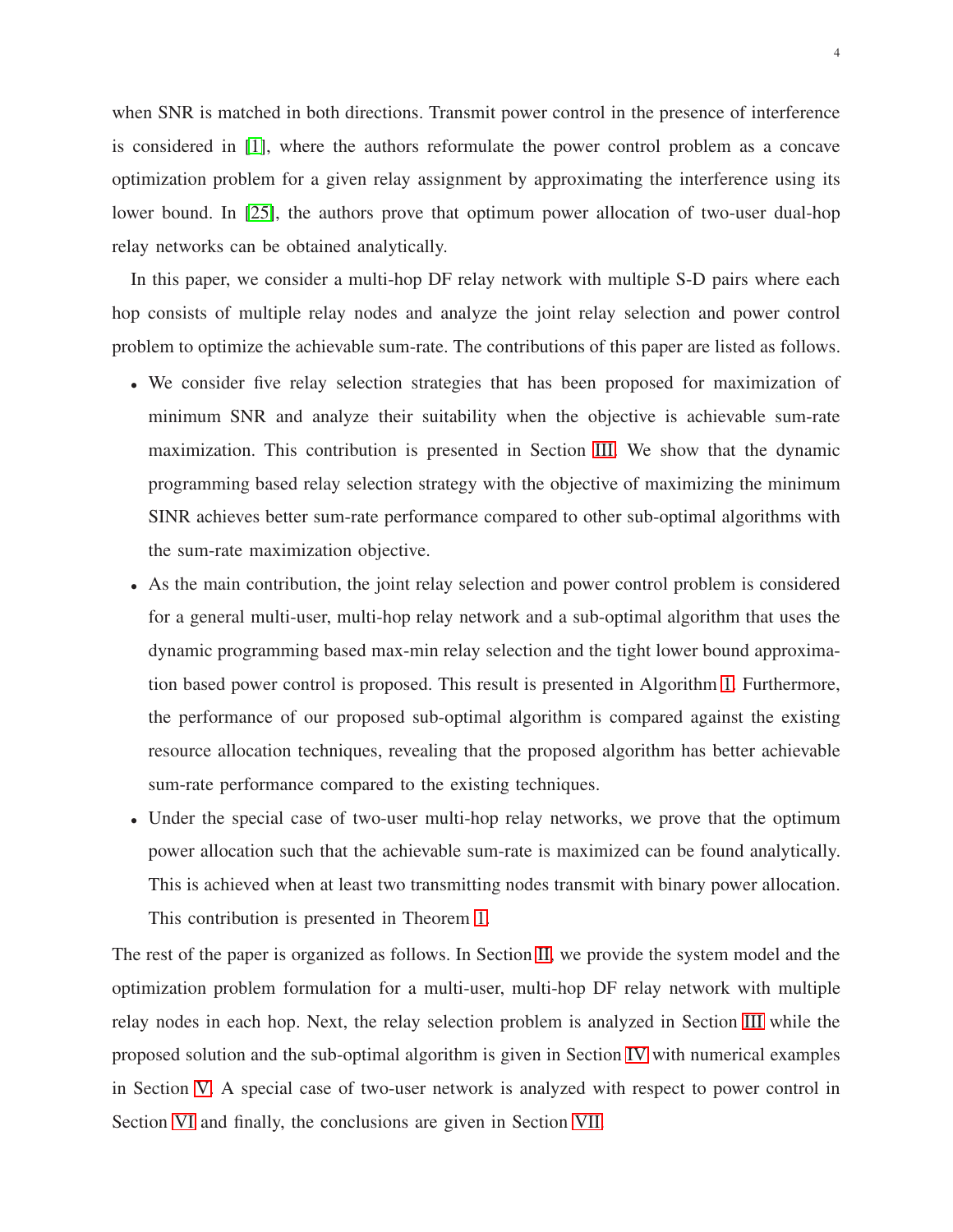<span id="page-4-1"></span>

Fig. 1: A multi-user, multi-hop relay network

## II. SYSTEM MODEL AND OPTIMIZATION PROBLEM FORMULATION

<span id="page-4-0"></span>We consider a multi-user wireless relay network consists of  $N$  S-D pairs as illustrated in Fig. [1.](#page-4-1) Source nodes  $(s_1, s_2, ..., s_N)$  send information to corresponding destination nodes  $(d_1, d_2, ..., d_N)$ . The communication is assisted by a multi-hop relay network consists of  $L$  hops with  $M$  DF relays in each hop where  $M \geq N$ . As commonly used in the literature, we assume that each S-D pair is assisted by only one relay in each hop and each relay assists at most one S-D pair to minimize the synchronization requirements, to avoid too much processing complexity in any single relay and to minimize power consumption in the network [\[15\]](#page-22-9), [\[35\]](#page-23-9). As such, we select N relays from M available relays in each hop and denote the relay selected for S-D pair  $i$  in hop l as  $r_{i,l}$ . Similar to [\[3\]](#page-21-2)–[\[6\]](#page-22-0), we assume that each node operates in half-duplex mode with a maximum transmit power of  $P$  for each transmission and that the transmission are scheduled so that the cross-hop interference can be neglected.

We model the channel gain between transmitter i and receiver j in hop l as a random variable denoted by  $h[i, j, l]$ . In general, this includes small scale fading, path loss and shadowing. For such a network, the received signal at node  $j$  in hop  $l$  can be written as,

$$
y[j, l] = \sum_{i=1}^{N} h[r_{i, l-1}, j, l] x[r_{i, l-1}, l-1] + n[j, l]
$$
 (1)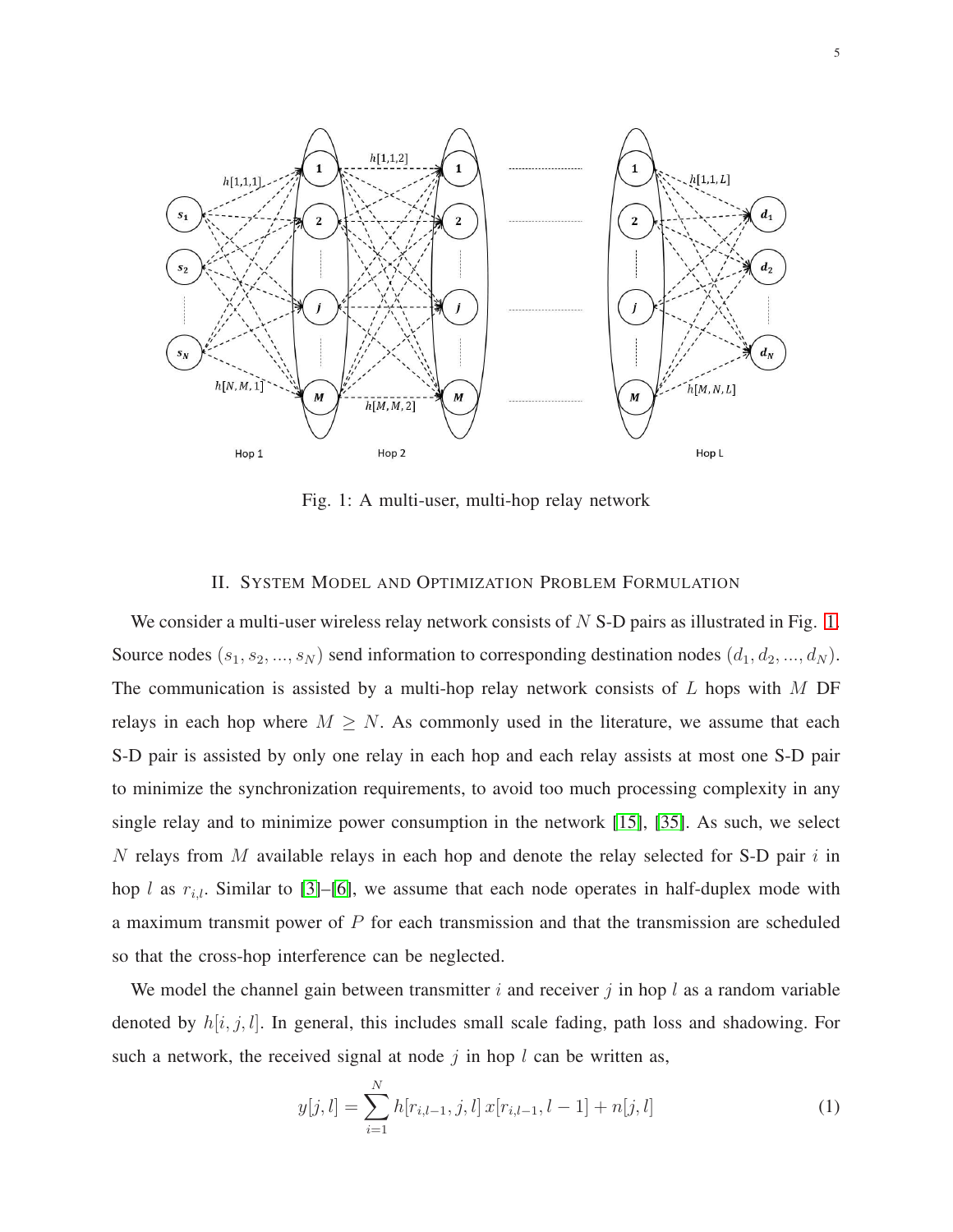where  $x[r_{i,l-1}, l-1]$  is the information symbol transmitted by node  $r_{i,l-1}$  in hop  $l-1$ ,  $E\{|x[r_{i,l-1}, l-1]$  $1\vert\vert^2$ } =  $P[r_{i,l-1}, l-1]$  with  $P[r_{i,l-1}, l-1]$  denoting the transmitted power of node  $r_{i,l-1}$  in hop  $l - 1$  and  $n[j, l]$  is the additive white Gaussian noise at node j in hop l with mean zero and variance  $\sigma^2$ . Therefore, the received SINR at the selected relay corresponding to S-D pair i in hop l can be expressed in the form of,

$$
\gamma[i,l] = \frac{P[r_{i,l-1}, l-1]|h[r_{i,l-1}, r_{i,l}, l]|^2}{\sigma^2 + \sum_{j \neq i}^N P[r_{j,l-1}, l-1]|h[r_{j,l-1}, r_{i,l}, l]|^2},\tag{2}
$$

where  $r_{i,0} = r_{i,L} = i$ . In DF relay networks, the end-to-end received SINR of a given S-D pair depends on the minimum SINR over all the hops. As such, the achievable rate for S-D pair i can be expressed as,

<span id="page-5-1"></span><span id="page-5-0"></span>
$$
R_i = \log_2 \left( 1 + \min_{l \in \{1, \dots, L\}} \{ \gamma[i, l] \} \right),\tag{3}
$$

for a given relay assignment and power allocation. Next, we formulate the achievable sum-rate optimization problem based on the joint relay selection and power control as,

$$
\max_{r_{i,l}, P[r_{i,l},l] \forall i,l} \sum_{i=1}^{N} \log_2 \left( 1 + \min_{l \in \{1, ..., L\}} \{ \gamma[i, l] \} \right)
$$
  
s.t  $0 \le P[r_{i,l}, l] \le P \forall l, i$ , where  $l \in \{0, ..., L-1\}$ ,  
 $r_{i,l} \ne r_{j,l} \forall l, i \ne j$ , where  $l \in \{1, ..., L-1\}$ ,  
 $r_{i,l} \in \{1, 2, ..., M\} \forall l, i$ , where  $l \in \{1, ..., L-1\}$ , (4)

where  $\gamma[i, l]$  is a function of  $r_{i,l}$  and  $P[r_{i,l}, l]$  as given in [\(2\)](#page-5-0). The optimization problem in [\(4\)](#page-5-1) is non-convex. This, combined with the integer nature of  $r_{i,l}$  and the availability of multiple hops makes this an extremely hard problem to solve for a general multi-user, multi-hop relay network. As such, we approach this optimization problem in two steps.

First, we consider the relay selection problem for a given transmit power allocation  $P[r_{i,l}, l] \; \forall i, l$ where  $l \in \{0, ..., L - 1\}$  as,

<span id="page-5-2"></span>
$$
\max_{r_{1,l},...,r_{N,l} \forall l} \sum_{i=1}^{N} \log_2 \left( 1 + \min_{l \in \{1,...,L\}} \{ \gamma[i, l] \} \right)
$$
  
s.t  $r_{i,l} \neq r_{j,l}, \forall l, i \neq j$ , where  $l \in \{1, ..., L-1\}$ ,  
 $r_{i,l} \in \{1, 2, ..., M\}, \forall l, i$ , where  $l \in \{1, ..., L-1\}$ . (5)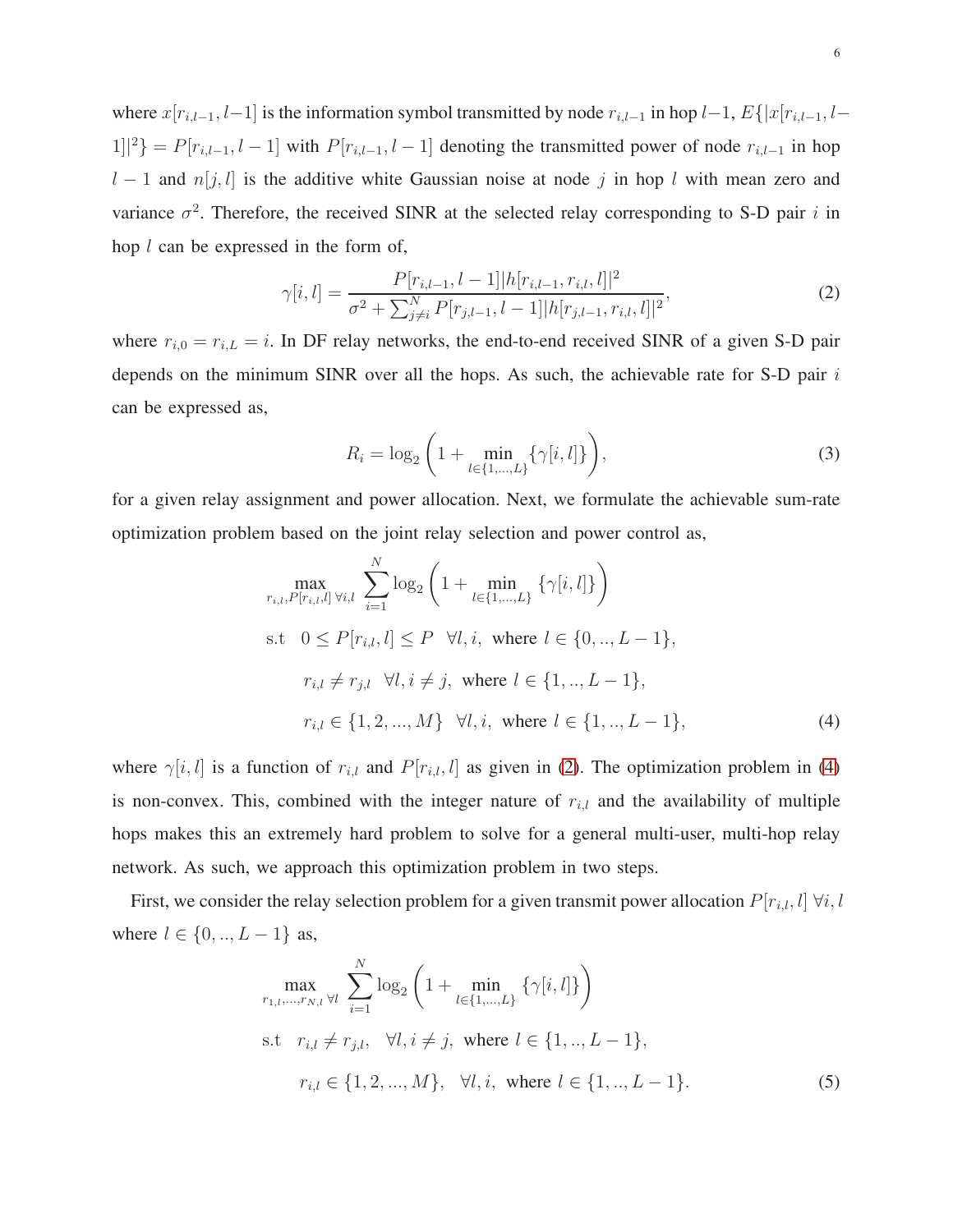Next, we consider the power control problem for a given relay assignment  $[r_{1,l},...,r_{N,l}], \forall l$ where  $l \in \{1, ..., L - 1\}$  as,

$$
\max_{P[r_{i,l},l] \,\forall i,l} \sum_{i=1}^{N} \log_2 \left( 1 + \min_{l \in \{1,\dots,L\}} \left\{ \gamma[i,l] \right\} \right)
$$
\n
$$
\text{s.t} \quad 0 \le P[r_{i,l}, l] \le P, \quad \forall i, l, \text{ where } l \in \{0, \dots, L-1\}. \tag{6}
$$

It is important to note that, for a general multi-user, multi-hop relay network, solving each optimization problem in [\(5\)](#page-5-2) and [\(6\)](#page-6-1) separately is still a challenging problem [\[23\]](#page-22-15), [\[26\]](#page-23-1). In the following, we first consider the optimization problems in [\(5\)](#page-5-2) and [\(6\)](#page-6-1), separately and then propose an iterative algorithm that combines the proposed solutions in order to provide a novel joint solution.

#### <span id="page-6-1"></span>III. RELAY SELECTION

<span id="page-6-0"></span>In this section we focus on the optimization problem formulated in [\(5\)](#page-5-2). We note that the optimum relay assignment would involve selecting  $N$  non-overlapping S-R-D paths such that each user has one distinct path and the achievable sum-rate of all users are maximized. For a relay network with M relays and L hops there are  $M^{L-1}$  possible S-R-D path combinations for each user and  $\prod_{i=0}^{N-1} (M - i)^{L-1}$  possible paths for N users [\[15\]](#page-22-9). The achievable sum-rate depends on the combination of N SINR values instead of the effective SINR of each user. As a result, for a given relay assignment in a given hop, the best path and its respective  $N$  SINR values depend on the relay selection in past and future hops. Therefore, unlike the single-user network, we cannot use dynamic programming based approach (ex: Viterbi algorithm) to find the optimum relay assignment in a multi-user relay network. As such, the optimal relay selection involves exponential complexity and different sub-optimal relay selection strategies with low complexity have been considered in the literature. Therefore, we consider four sub-optimal relay selection strategies used in literature namely, the hop-by-hop relay selection [\[4\]](#page-21-3), ad-hoc relay selection, block-by-block relay selection [\[5\]](#page-22-1) and sliding window based relay selection [\[6\]](#page-22-0). In addition, we evaluate the achievable sum-rate obtained by the optimal relay selection when the objective is maximizing the minimum SINR [\[17\]](#page-22-10). These strategies are detailed in the following.

# *A. Hop-by-Hop Relay Selection*

Under this strategy, the relay selection in each hop is performed independently such that the achievable sum-rate of the current hop is maximized when the signals are transmitted from the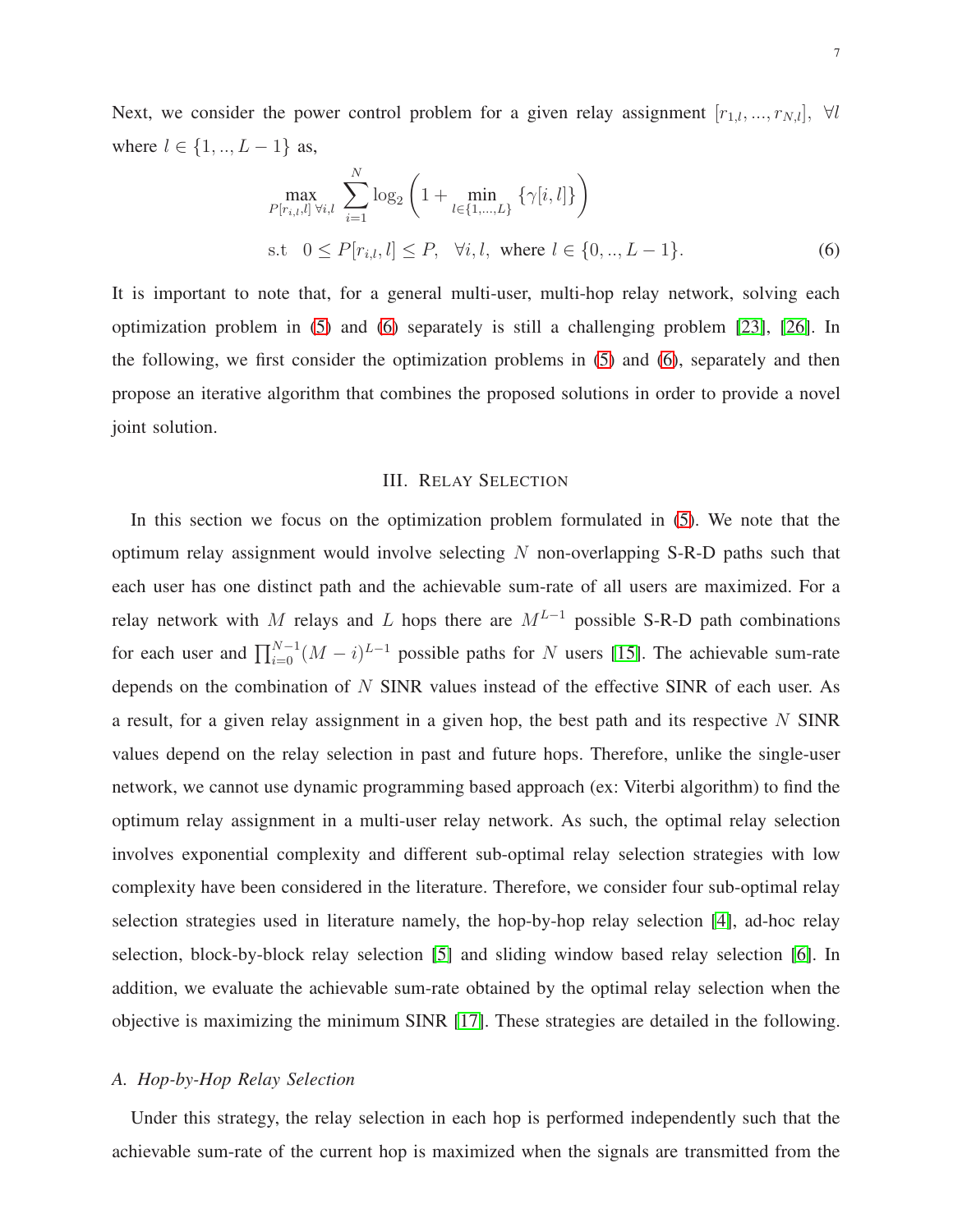relays selected in the previous hop. Therefore, with this strategy, there is no sum-rate optimization involved in the last hop where the destination nodes are fixed. Since, the hop-by-hop relay selection cannot achieve full-diversity, we next consider the ad-hoc relay selection.

## *B. Ad-hoc Relay Selection*

Under this strategy, the hop-by-hop relay selection is extended by combining the last two hops together to achieve full diversity. Therefore, while the first  $L - 2$  relays for each user are selected similar to the hop-by-hop relay selection, the last relay for each user is selected such that the achievable sum-rate of the last two hops is maximized.

## *C. Block-by-Block Relay Selection*

Next, we consider the block-by-block relay selection to improve the performance further. Under this strategy,  $L$  hops are divided into non-overlapping blocks of  $w$  hops and the relays are selected such that the achievable sum-rate of each block is maximized. With this strategy, it is important to ensure that the block size is selected such that the last block would be greater than one. Otherwise, there will be no sum-rate optimization involved with the last hop where the destination nodes are fixed.

## *D. Sliding Window based Relay Selection*

Taking a step further, we consider the sliding window based relay selection to remove the dependency of block size on the number of hops and to improve the performance further. Under this strategy, we consider a sliding window of  $w$  hops to determine the relay selection in the first hop of the window. For example, we start by considering the first  $w$  hops and find the relay selection such that the achievable sum-rate in those  $w$  hops is maximized. However, we only fix the relays selected in the first hop. Next, we consider w hops from the second hop to  $w + 1$ and fix the relays selected for the second hop. We continue this until relay selection is fixed for first  $L - w$  hops. Then we consider the last w hops and fix the relays selected for all of them.

# *E. Max-Min Relay Selection*

Finally, we consider the max-min relay selection that is used to minimize the outage probability. Under this strategy, we consider the optimal relay selection when the objective is maximizing the minimum SINR across all users. We use the dynamic programming based algorithm, which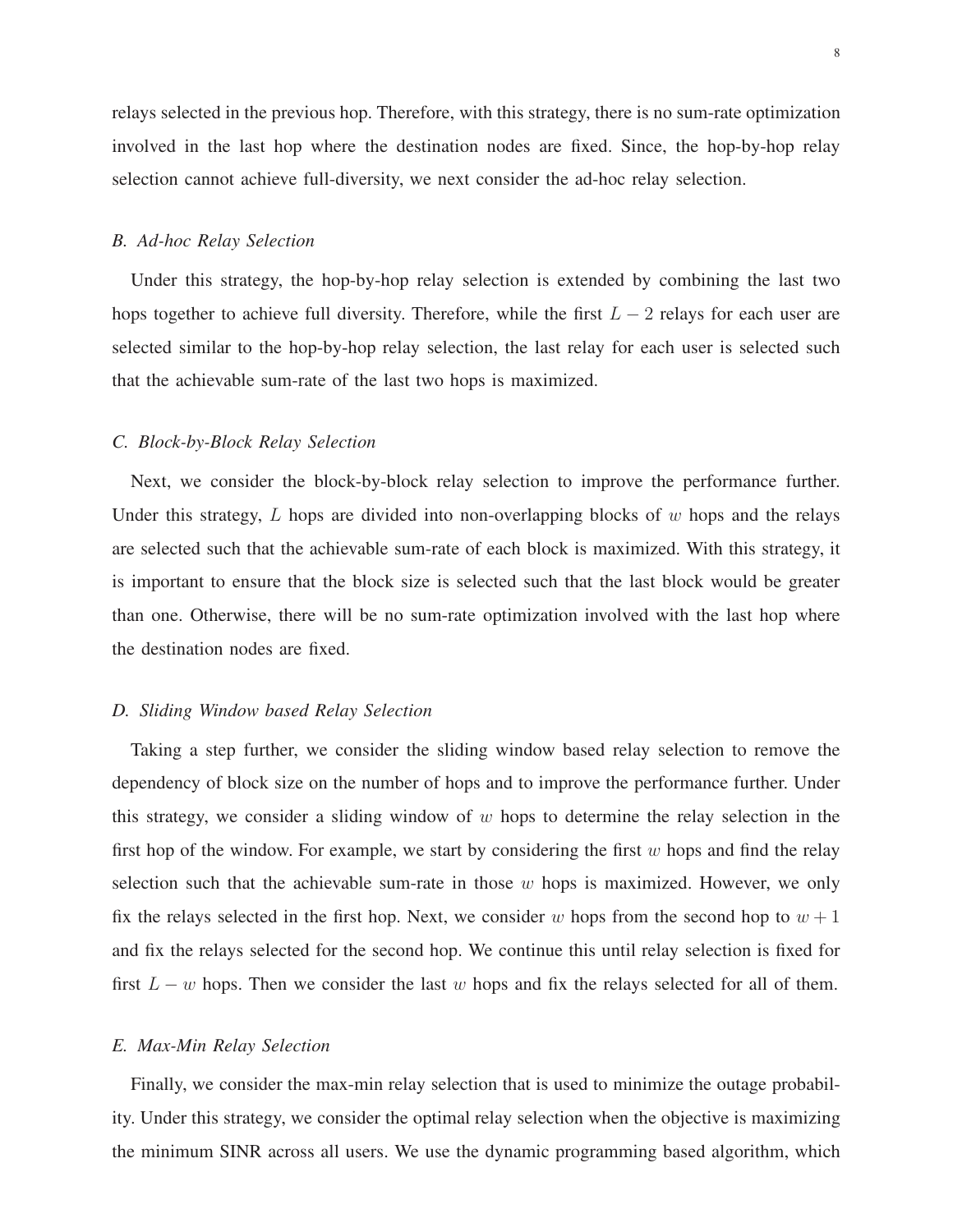has a linear complexity with respect to L, proposed in [\[17\]](#page-22-10). Once the relay selection is completed, we compute the achievable sum-rate according to the objective function in [\(5\)](#page-5-2).

We first note that when the objective is maximizing the minimum SINR, the final objective value depends only on the value of the objective function for each block of hops. As such, it is shown that the performance improves with the hop-by-hop relay selection, ad-hoc relay selection, block-by-block relay selection and sliding window based relay selection, respectively [\[6\]](#page-22-0). However, when the objective is the achievable sum-rate maximization, the final effective sum-rate does not only depend on the achievable sum-rate of each block of hops. It need to be computed based on the effective minimum SINR for each user. As a result, we cannot guarantee that any of these sub-optimal relay selection strategies are always better than the others [\[36\]](#page-23-10). Therefore, in the following example, we compare the average performance of the five relay selection strategies considered in this paper.

**Example:** Consider a two-user ( $N = 2$ ), multi-hop relay network where the channels between nodes follow a Rayleigh distribution with zero mean and unit variance. For such a network, the gain in achievable sum-rate obtained based on different relay selection strategies compared to that of the hop-by-hop relay selection is given in Table [I.](#page-9-0) We consider different  $M$  and  $L$  values with  $w = 2$ , 4 and the average received SNR of 10 dB. In order to maintain full diversity gain, we only consider block-by-block relay selection when  $L$  can be fully divided by  $w$ . This introduces one limitation of the block-by-block relay selection, where the block size  $w$  needs to be selected depending on the number of hops L. From the table, we observe that when  $L = 2$ , the ad-hoc relay selection, block-by-block relay selection and sliding window based relay selection have same achievable sum-rate gains. When  $L = 2$ , all three relay selection strategies are equivalent to the optimum relay selection which considers both hops together. Thus, all three relay selection strategies result in same achievable sum-rate. Similarly, when  $L = 4$  both the block-by-block relay selection and sliding window based relay selection have same achievable sum-rate gains with  $w = 4$ . For any other L, the sliding window based relay selection has better achievable sum-rate gain for a given M and w compared to the ad-hoc relay selection and block-by-block relay selection. Further, we can observe that the sliding window based relay selection has much higher achievable sum-rate gain compared to the block-by-block relay selection when  $w = 4$ . We can also observe that unlike the block-by-block relay selection, the sliding window based relay selection with  $w = 4$  has less sensitivity to increasing L compared to  $w = 2$ . Therefore,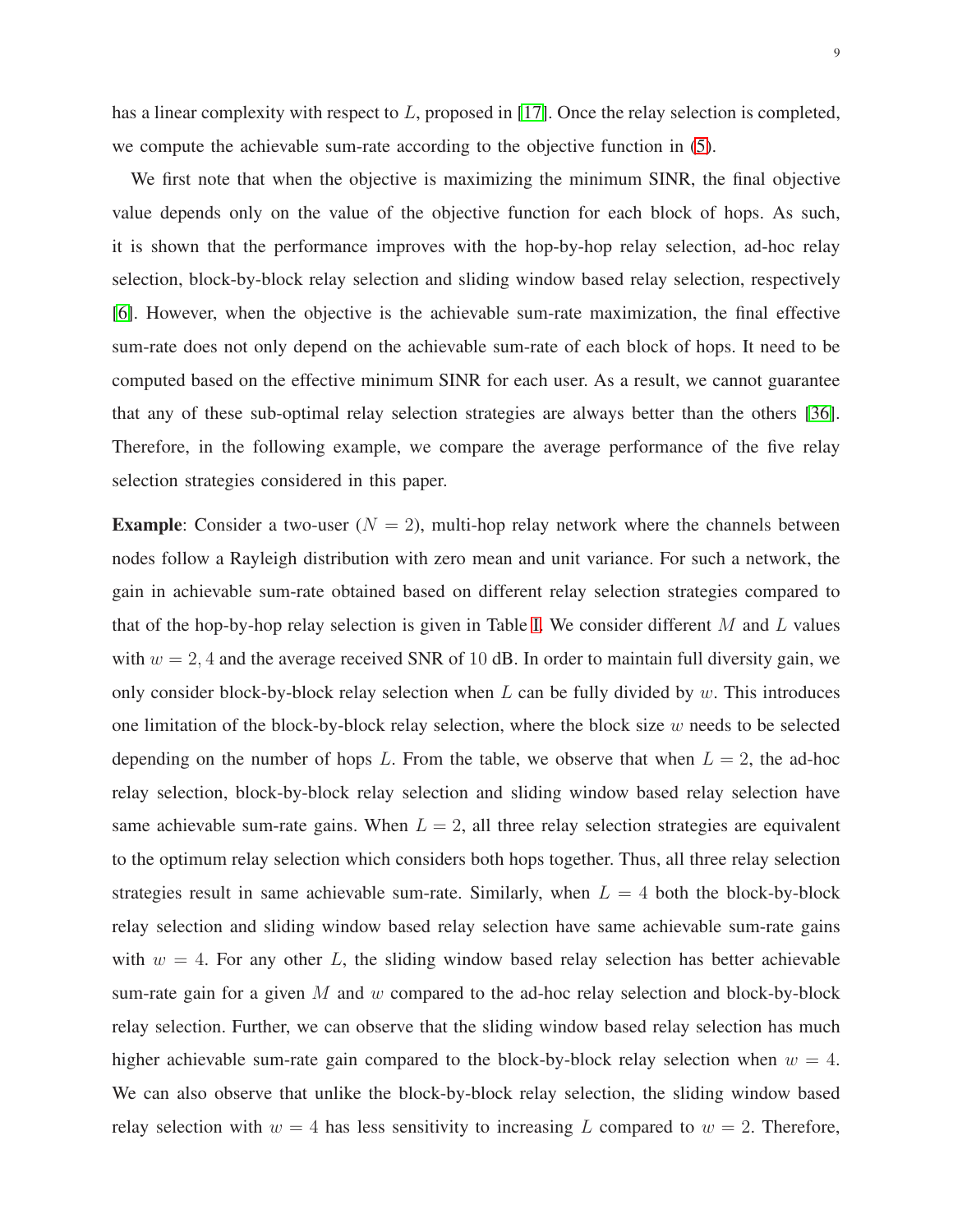|                | <b>Sliding window</b> | <b>Sliding window</b>    | <b>Block-by-block</b> | <b>Block-by-block</b>    | Ad-hoc | <b>Max-Min</b> |
|----------------|-----------------------|--------------------------|-----------------------|--------------------------|--------|----------------|
|                | $w=2$                 | $w=4$                    | $w=2$                 | $w=4$                    |        |                |
| $M=2, L=2$     | 11.767                | $\overline{\phantom{a}}$ | 11.767                | $\overline{\phantom{0}}$ | 11.767 | 2.410          |
| $M=2, L=4$     | 16.303                | 28.058                   | 11.694                | 28.058                   | 10.010 | 6.442          |
| $M=2$ , $L=6$  | 14.724                | 34.013                   | 8.549                 | $\overline{\phantom{0}}$ | 7.578  | 7.383          |
| $M=2, L=8$     | 12.408                | 37.516                   | 6.773                 | 23.073                   | 7.139  | 7.026          |
| $M=2, L=10$    | 8.140                 | 36.764                   | 3.599                 |                          | 5.919  | 5.877          |
| $M=2, L=12$    | 4.981                 | 36.540                   | 1.784                 | 13.949                   | 4.732  | 5.043          |
| $M=3$ , $L=2$  | 30.163                | $\overline{\phantom{a}}$ | 30.163                | $\overline{a}$           | 30.163 | 13.942         |
| $M=3$ , $L=4$  | 28.459                | 52.483                   | 24.806                | 52.483                   | 21.303 | 30.744         |
| $M=3$ , $L=6$  | 28.098                | 53.833                   | 23.716                | $\overline{\phantom{a}}$ | 19.015 | 45.387         |
| $M=3$ , $L=8$  | 25.217                | 52.207                   | 19.926                | 48.881                   | 17.338 | 52.996         |
| $M=3$ , $L=10$ | 22.010                | 48.363                   | 17.262                |                          | 15.686 | 58.645         |
| $M=3$ , $L=12$ | 18.897                | 47.343                   | 14.863                | 42.048                   | 14.203 | 65.579         |
| $M=4$ , $L=2$  | 40.283                | $\overline{\phantom{a}}$ | 40.283                | $\blacksquare$           | 40.283 | 22.234         |
| $M=4$ , $L=4$  | 37.763                | 68.725                   | 33.768                | 68.725                   | 29.983 | 49.917         |
| $M=4$ , $L=6$  | 33.862                | 63.154                   | 30.075                |                          | 25.896 | 59.840         |
| $M=4$ , $L=8$  | 32.566                | 62.072                   | 26.411                | 59.602                   | 23.585 | 68.946         |
| $M=4$ , $L=10$ | 29.260                | 59.554                   | 23.866                | $\overline{a}$           | 22.135 | 75.536         |
| $M=4$ , $L=12$ | 26.786                | 57.770                   | 21.395                | 51.908                   | 20.963 | 81.644         |

<span id="page-9-0"></span>Table I: Achievable sum-rate gain percentage compared to hop-by-hop relay selection

we can conclude that increasing  $w$  provides higher performance improvements for the sliding window based relay selection compared to the block-by-block relay selection.

When  $M = 2$  and  $w = 2$ , we can also observe that the achievable sum-rate gain of the block-by-block relay selection is worse than that of the ad-hoc relay selection with increasing L. However, with larger M block-by-block relay selection is slightly better than the ad-hoc relay selection. Similarly, when  $M = 2$ , the max-min relay selection has the lowest achievable sum-rate gain for any given  $L$ . However, with increasing  $M$ , it outperforms all other relay selection strategies. We can also observe that for larger  $M$  and  $L$  values, the simple max-min relay selection provides better achievable sum-rate gains compared to the sliding window based relay selection even with  $w = 4$ . In addition, we can also observe that with increasing M, the achievable sum-rate gain of all four strategies increases for a given  $L$  and  $w$ . This can be explained by the improved diversity introduced by increasing  $M$ . On the other hand, with increasing L, the achievable sum-rate gain of the ad-hoc relay selection, block-by-block relay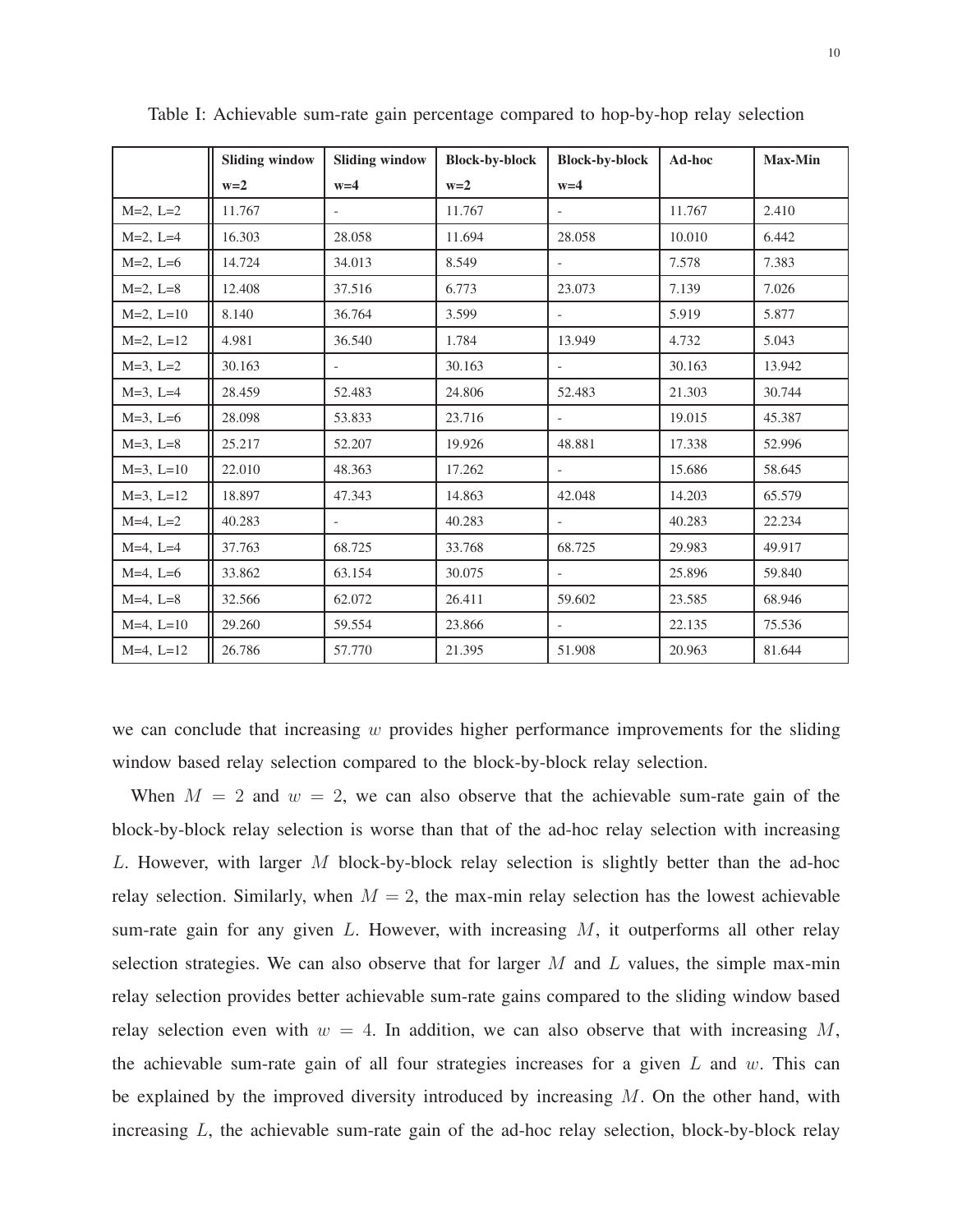selection and sliding window based relay selection decreases for a given  $M$  and  $w$  where as that of the max-min relay selection increases for a given  $M$ . This can be explained by the fact that the max-min relay selection considers the channel gains of all  $L$  hops while the other three strategies are unaware of the future channel gains when making the relay selection decision. Therefore, the performance of other relay selection strategies deteriorate with increasing L. As such, even though the objective function is different, the consideration of all hops improves the achievable sum-rate obtained with the max-min relay selection.

From the above example, we realized that the simple max-min relay selection strategy, which has a linear complexity with respect to L, provides better achievable sum-rate performance for larger relay networks where  $M > N$  and  $L > 2$ . As the optimal relay selection can be found via exhaustive search for smaller networks, in this paper we focus on the relay selection of larger multi-user, multi-hop relay networks. As such, we propose the use of max-min relay selection strategy to solve the relay selection problem in [\(5\)](#page-5-2).

# IV. JOINT RELAY SELECTION AND POWER CONTROL

<span id="page-10-0"></span>In section [III,](#page-6-0) we analyzed the relay selection problem. Therefore, in this section we first focus on the optimization problem formulated in [\(6\)](#page-6-1) and present an iterative power control algorithm. In general, the achievable sum-rate optimization problem given in [\(6\)](#page-6-1) is non-convex with respect to  $P[r_{i,l}, l]$  [\[26\]](#page-23-1). Therefore, we consider the tight lower bound approximation in [\[37\]](#page-23-11), [\[38\]](#page-23-12) and approximate its objective function as,

$$
\sum_{i=1}^{N} \log_2 \left( 1 + \min_{l \in \{1, \dots, L\}} \left\{ \gamma[i, l] \right\} \right) \ge \frac{1}{\log(2)} \sum_{i=1}^{N} a_i \log \left( \min_{l \in \{1, \dots, L\}} \left\{ \gamma[i, l] \right\} \right) + b_i,
$$
 (7)

that is tight at a chosen value  $\bar{z} = [\bar{z}_1, ..., \bar{z}_N]$  when the constants  $a_i$  and  $b_i$  are chosen as,

$$
a_i = \frac{\overline{z}_i}{1 + \overline{z}_i}, \qquad b_i = \log(1 + \overline{z}_i) - \frac{\overline{z}_i}{1 + \overline{z}_i} \log(\overline{z}_i).
$$

By selecting  $\bar{z}_i$  as the end-to-end received SINR for S-D pair i, achieved using the initial solution or the solution achieved via the previous iteration, we can re-write the achievable sum-rate optimization problem given in [\(6\)](#page-6-1) as,

<span id="page-10-1"></span>
$$
\max_{P[r_{i,l},l] \,\forall i,l} \sum_{i=1}^{N} a_i \log \left( \min_{l \in \{1,\dots,L\}} \left\{ \gamma[i,l] \right\} \right) + b_i
$$
\n  
\ns.t  $0 \le P[r_{i,l}, l] \le P, \forall i, l$ , where  $l \in \{0, \dots, L-1\}$ . (8)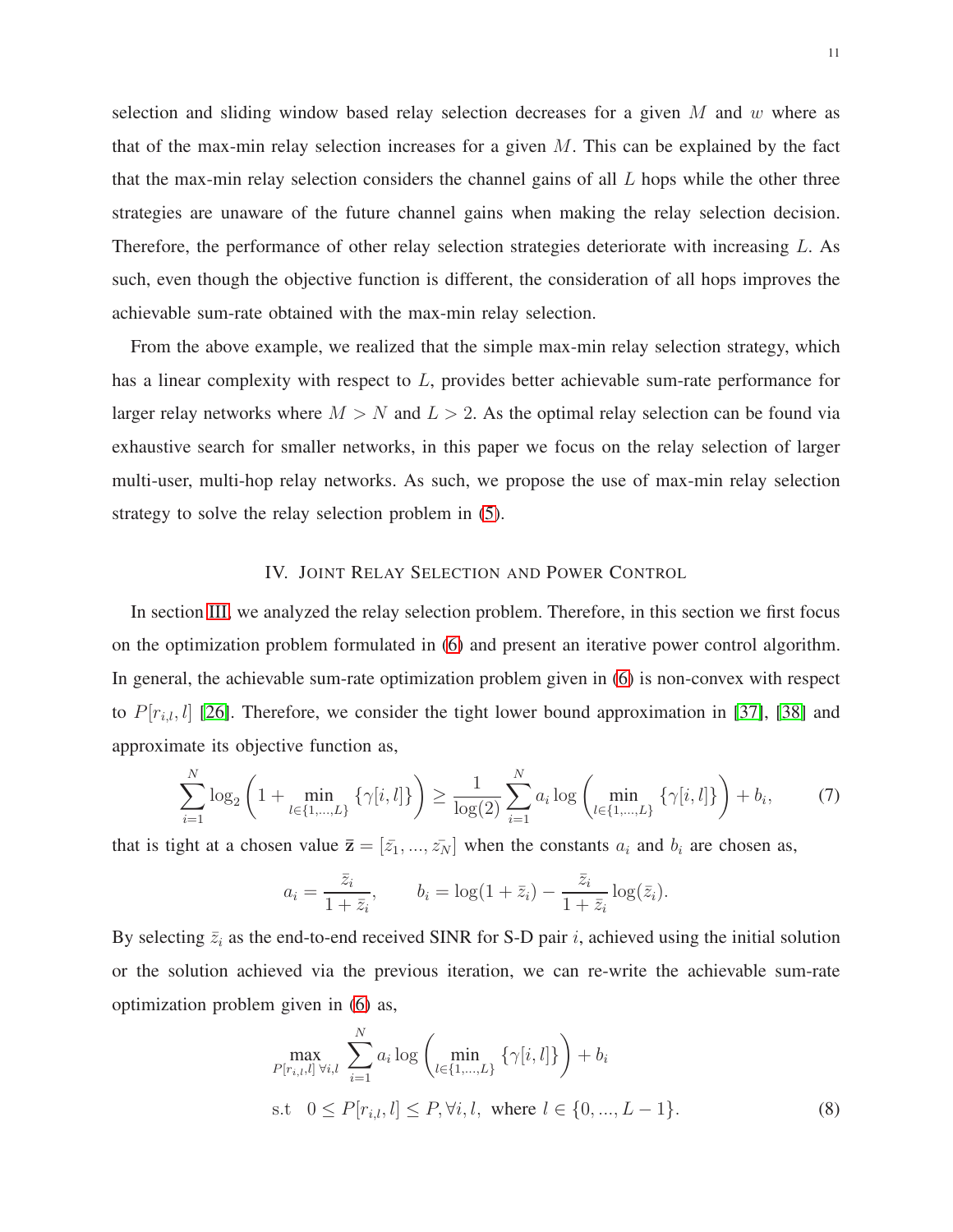In order to convert this non-convex objective function into a concave function we use the variable transformations  $P[r_{i,l}, l] = e^{q[r_{i,l},l]}$  and  $t[i] = \log \left( \min_{l \in \{1,...,L\}} \left\{ \gamma[i,l] \right\} \right)$  $\setminus$ and reformulate [\(8\)](#page-10-1) as,

$$
\max_{q[r_{i,l},l] \forall i,l} \sum_{i=1}^{N} a_i t[i] + b_i
$$
  
s.t

<span id="page-11-0"></span>
$$
t[i] \le q[r_{i,l}, l] + \log(|h[r_{i,l}, r_{i,l+1}, l+1]|^2) - \log\left(\sigma^2 + \sum_{j \ne i}^N e^{q[r_{j,l}, l]} |h[r_{j,l}, r_{i,l+1}, l+1]|^2\right), \forall i, l,
$$
  

$$
q[r_{i,l}, l] \le \log(P), \forall i, l,
$$
\n(9)

where  $l \in \{0, ..., L-1\}$ . For a given relay assignment, the optimization problem [\(9\)](#page-11-0) is concave. Therefore, in each iteration, we can compute the coefficients  $a_i$  and  $b_i$  based on the solution of the previous iteration and solve the above problem using any existing convex solver or by implementing a gradient decent algorithm. Since, the tight lower bound approximation considered here results in a monotonically improving objective, the sequence always converges [\[37\]](#page-23-11), [\[38\]](#page-23-12). Therefore, [\(9\)](#page-11-0) can be solved iteratively to find the optimum approximated achievable sum-rate for a given relay assignment.

Next, we combine the iterative power control solution with relay selection to focus on the joint relay selection and power control problem of a multi-user, multi-hop relay network and propose Algorithm [1](#page-12-0) that maximizes the achievable sum-rate. At the start of Algorithm [1,](#page-12-0) we initialize all transmit powers to P and the maximum achievable sum-rate  $R^*$  to zero. In each iteration, we first solve the relay selection problem for a given transmit power allocation using the dynamic programming based max-min relay selection and assign the relays selected to a matrix denoted by X. If the resultant achievable sum-rate is higher than the maximum achievable sum-rate, we assign X to the optimum relay assignment matrix denoted by  $X_{opt}$ . Therefore, after the first iteration, the relay selection is changed only if the resultant achievable sum-rate is higher for a different relay selection under the new transmit power allocation. Then we proceed to iteratively solve the power control problem. In the  $m<sup>th</sup>$  iteration, we solve the concave optimization problem in [\(9\)](#page-11-0) and assign the solution to matrix  $\mathbf{Q}^{(m)}_{\mathbf{L}\times\mathbf{N}} = \{q[r_{1,l}, l], ..., q[r_{N,l}, l]\}, \forall l$ , where  $l \in \{0, ..., L-1\}$ 1}. Then the calculated error  $e$  is compared against a user defined threshold  $e_{th}$ . The tight lower bound approximation monotonically improves the objective function and always converges [\[38\]](#page-23-12). Thus, the achievable sum-rate improves within each iteration of the inner loop and the transmit power matrix is changed at iteration  $n$  only if the resultant achievable sum-rate is higher for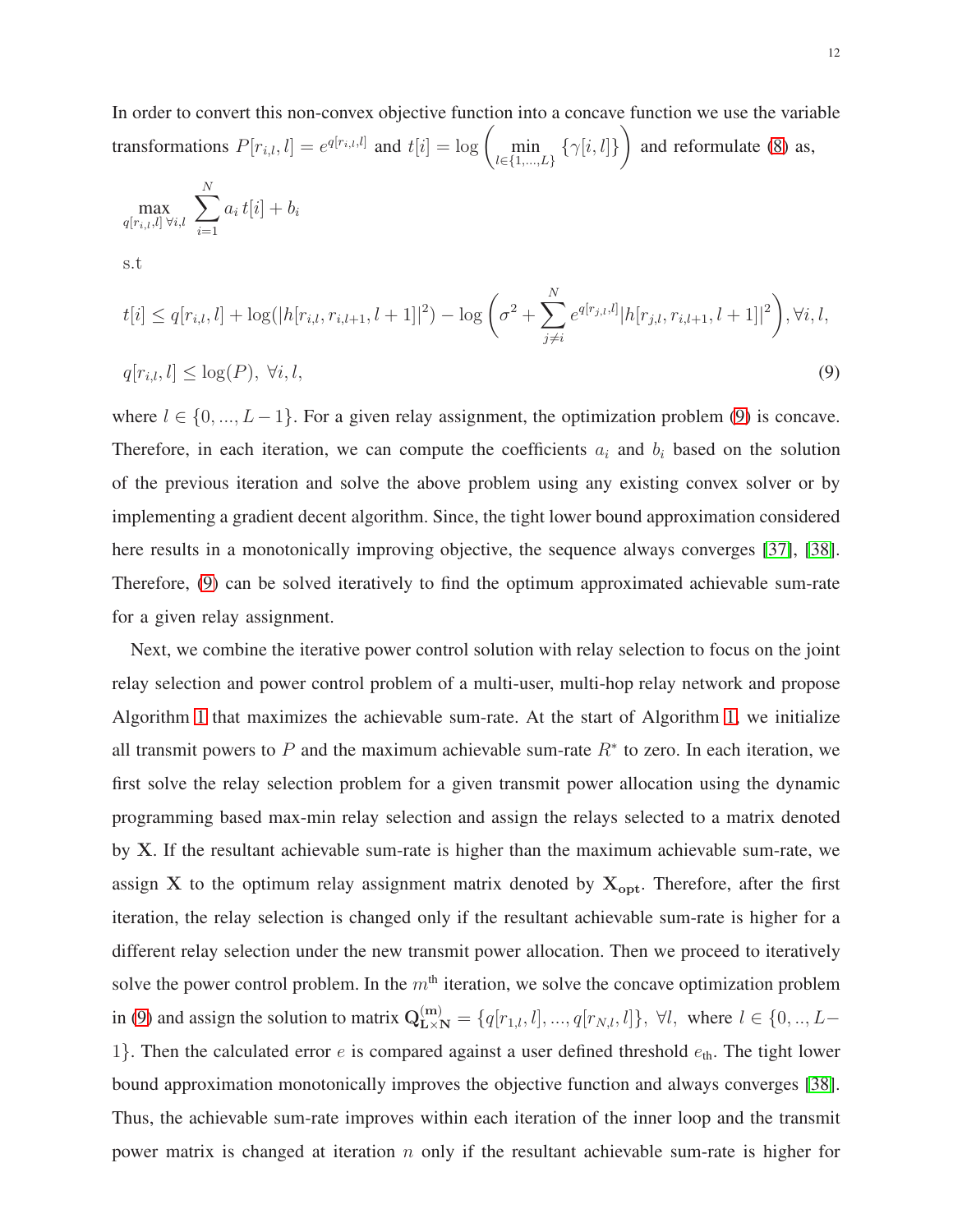Input : Instantaneous channel state information (CSI), P

**Output:** Maximum achievable sum-rate  $R^*$ , optimum relay assignment  $X_{opt}$  and power

allocation  $P[r_{i,l}], \forall i, l$ 

$$
1 \ n = 1, \ \mathbf{X_{opt}} \leftarrow \{\}, R^* \leftarrow 0, P[r_{i,l}, l] \leftarrow P, \forall i \in \{1, ..., N\}, l \in \{0, ..., L - 1\}
$$

<sup>2</sup> while *true* do

 $3 \mid [X, R^{(n)}] \leftarrow$  solution to relay selection problem via [\[17,](#page-22-10) Algorithm 1] 4 | if  $(R^{(n)} - R^*)/R^{(n)} > e_{th}$  then 5  $\vert \quad \vert \quad r_{i,l} \leftarrow X(l,i) \ \forall i \in \{1, ..., N\}, l \in \{1, ..., L-1\}$ 6  $R^* \leftarrow R^{(n)}, \ \mathbf{X_{opt}} \leftarrow \mathbf{X}$  $7 \mid m=1$ <sup>8</sup> while *true* do 9  $\left| \right|$  Q<sup>(m)</sup>  $\leftarrow$  solution to problem [\(9\)](#page-11-0)  $\begin{array}{|c|c|c|c|c|}\hline \rule{0pt}{12pt}\quad & e \leftarrow & \mid \mathbf{Q^{(m)}}-\mathbf{Q^{(m-1)}} \mid / \mid \mathbf{Q^{(m)}} \mid \ \hline \end{array}$ 11 if  $e < e_{th}$  then <sup>12</sup> break  $13 \text{ } m \leftarrow m+1$ <sup>14</sup> end 15  $P[r_{i,l}, l] = e^{q[r_{i,l}, l]}, \forall i \in \{1, ..., N\}, l \in \{0, ..., L-1\}$ 16  $R^{(n)} \leftarrow$  achievable sum-rate for  $r_{i,l}$  and  $P[r_{i,l}, l], \forall i, l$ 17 **if**  $(R^{(n)} - R^*)/R^{(n)} > e_{th}$  then 18  $\vert R^* \leftarrow R^{(n)}, n \leftarrow n+1$ <sup>19</sup> else <sup>20</sup> break <sup>21</sup> end

<span id="page-12-0"></span>a different transmit power allocation under the new relay assignment. Therefore, in the  $n<sup>th</sup>$ iteration of the outer loop, the achievable sum-rate improves monotonically until it converges to a solution. We note that the optimization problem [\(4\)](#page-5-1) is non-convex and hence there might exist multiple local optima. Since the objective function monotonically improves in each iteration it eventually converges to one of the local solutions. We consider the proposed algorithm to be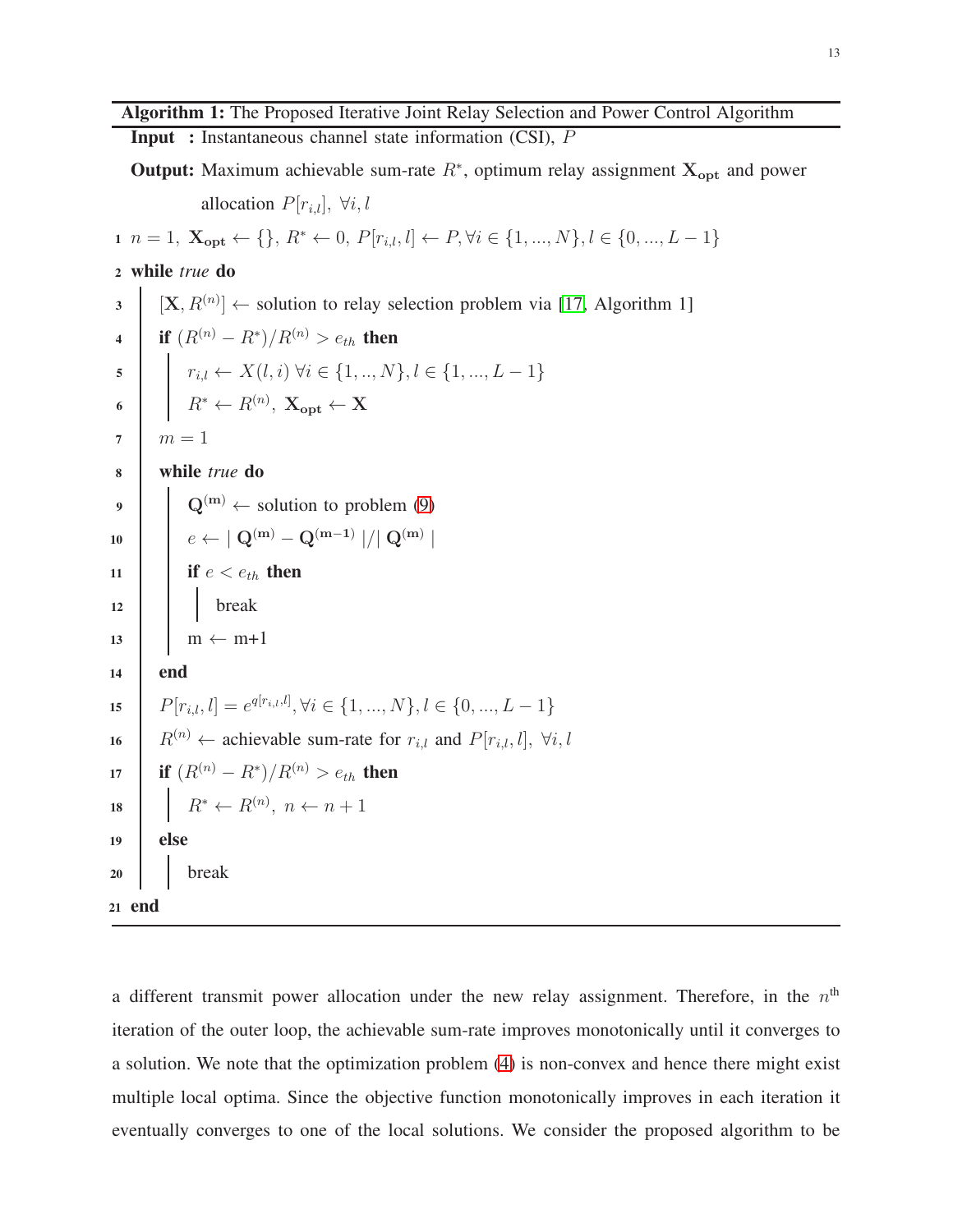sub-optimal as we cannot guarantee that the converged solution is the global optimum solution. In implementation, we stop the algorithm and consider it to have converged when the relative difference between the achievable sum-rate in  $n^{\text{th}}$  iteration and  $(n+1)^{\text{th}}$  iteration is less than a user defined threshold.

## V. NUMERICAL AND SIMULATION RESULTS

<span id="page-13-0"></span>In this section, we present simulation results to evaluate the performance of the proposed sub-optimal algorithm.

We note that the joint relay selection and power control problem has not been considered in the literature for a multi-user, multi-hop relay network when the objective is maximization of the achievable sum-rate. Therefore, the performance of our proposed algorithm is compared against two commonly used reference techniques. Under the first reference technique, we perform naive relay selection where the first user selects the best path without considering the interference from other users. Then the second user selects the best path from the remaining set of relays without considering the interference from other users and so on. We use dynamic programming based optimal relay selection proposed in [\[3\]](#page-21-2) to find the best path for each user. Then we consider power control via SINR matching. By SINR matching we simply mean that the transmit power of each transmitting node in the S-R-D path of each user is selected such that the SINR of each receiving node in that path is equal. Under the second reference technique, we perform random relay assignment where each user randomly selects a relay path without any conflict. Similarly, power control is performed via SINR matching.

We consider a multi-user multi-hop relay network where the channels between nodes follow a Rayleigh distribution with unit variance. We assume equal distance between hops with the distance between source nodes and destination nodes set to 2 km and the mean of the channel gain is calculated using the standard path-loss model [\[39\]](#page-23-13) as,

$$
E|h_L|^2 = \left(\frac{c}{4\pi f_c}\right)^2 d_L^{-\beta},\tag{10}
$$

where c is the speed of light,  $f_c$  is the carrier frequency,  $d<sub>L</sub>$  is the distance between the transmitter and the receiver of link L,  $\beta$  is the path loss exponent and  $h<sub>L</sub>$  is the instantaneous channel fading gain of link L. For these examples, we set  $f_c = 1.9$  GHz and  $\beta = 3.6$  which corresponds to urban areas [\[40\]](#page-23-14). We also set the user defined threshold value for Algorithm [1](#page-12-0) as  $e_{th} = 10^{-3}$ for all the simulation examples. AWGN noise variance is computed as  $\sigma^2 = kT_0B$ , where k is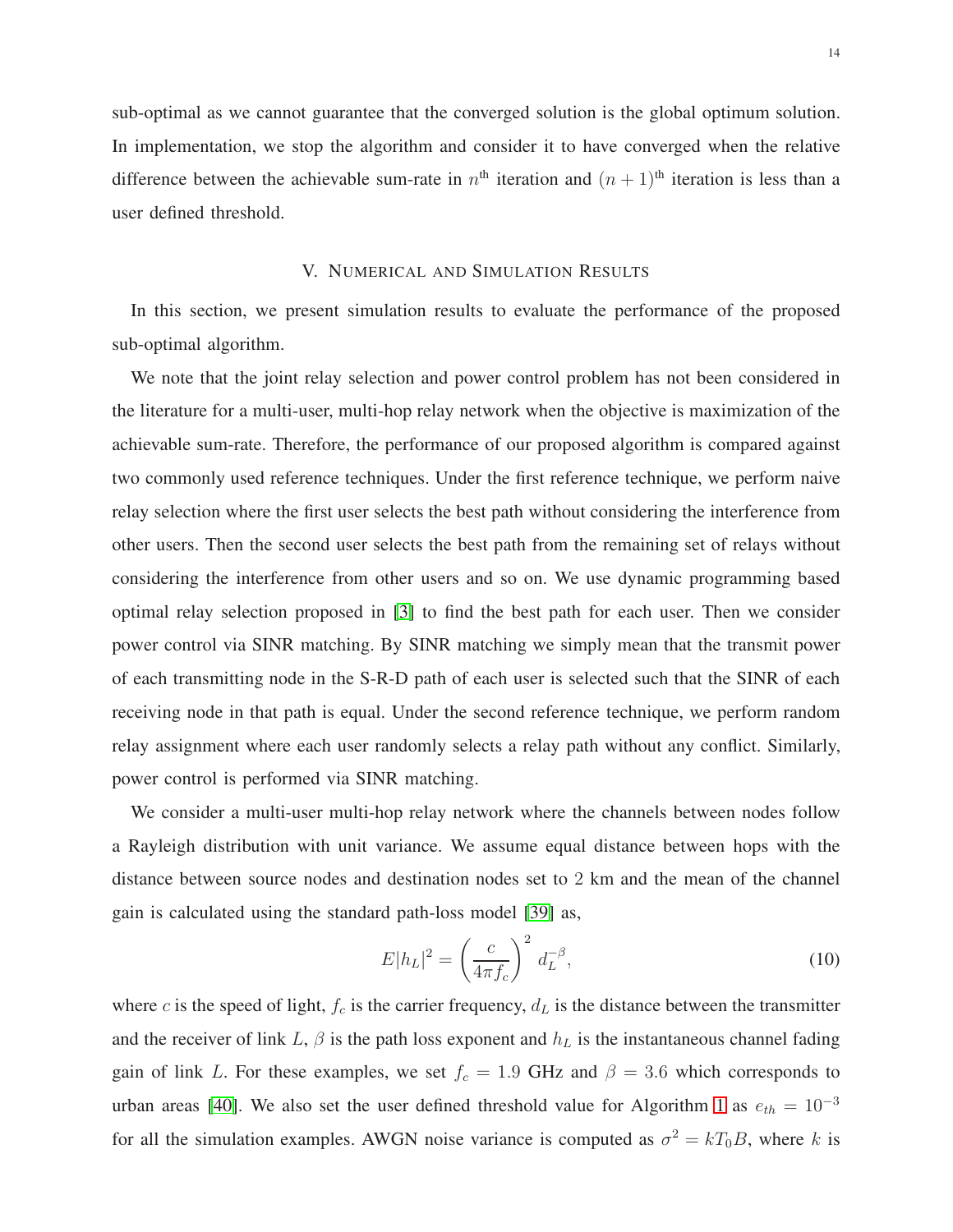the Boltzmann's constant,  $T_0 = 290$  Kelvin is the ambient temperature and  $B = 200$  kHz is the equivalent noise bandwidth.

Fig. [2](#page-15-0) plots the achievable sum-rate versus P with  $N = 2, M = 4, 6$  and  $L = 6$ , when Algorithm [1](#page-12-0) based joint optimization is employed. From the plot, we observe that the achievable sum-rate of the proposed algorithm linearly increases with the maximum transmit power while both reference techniques have almost constant achievable sum-rate. Relay selection in these two reference techniques does not depend on the interference. Any increase in maximum transmit power increases both the received SNR and the received interference. As such, there would be no gain in the achievable sum-rate. In addition, we can also observe that the achievable sum-rate increases with M. As M increases, the number of available relay combinations increases. As a result, the probability of a user selecting a relay path with larger gain and lower interference increases as well, thus increasing the achievable sum-rate. Fig. [3](#page-15-1) plots the achievable sum-rate versus P with  $N = 2, 4, M = 6$  and  $L = 6$ , when Algorithm [1](#page-12-0) based joint optimization is employed. From the plot, we observe that the achievable sum-rate of the proposed algorithm increases with  $N$ . As  $N$  increases, the number of summation terms in [\(4\)](#page-5-1) increases. Even though individual rate of each user decreases due to the interference, when relay selection is performed with consideration to interference, we can increase the overall network sum-rate. However, as the naive relay selection does not consider interference when performing relay selection, the achievable sum-rate of the naive relay selection decreases with  $N$ . On the other hand, the random relay selection does not depend on the number of users. As a result, the proposed algorithm improves the achievable sum-rate of multi-user relay networks in the presence of interference in comparison to existing relay selection solutions.

Fig. [4](#page-16-1) plots the achievable sum-rate versus L with  $N = 2$ ,  $M = 6$  and  $P = 10$  dB, when Algorithm [1](#page-12-0) based joint optimization is employed. From the plot, we observe that the achievable sum-rate of the proposed algorithm increases with  $L$  while that of the two reference techniques slightly decreases with  $L$ . As  $L$  increases, the distance between transmitting and receiving nodes of a given hop decreases. This reduces the path loss between two nodes, thus increasing the achievable sum-rate. However, as the two reference techniques make their relay selection decision purely based on the SNR, there is high probability of selecting a relay path with high interference. As the reduction in path loss increases the interference as well, the achievable sum-rate slightly decreases with L for the naive relay selection and random relay selection.

Fig. [5](#page-17-0) plots the average computation time of Algorithm [1](#page-12-0) and reference techniques versus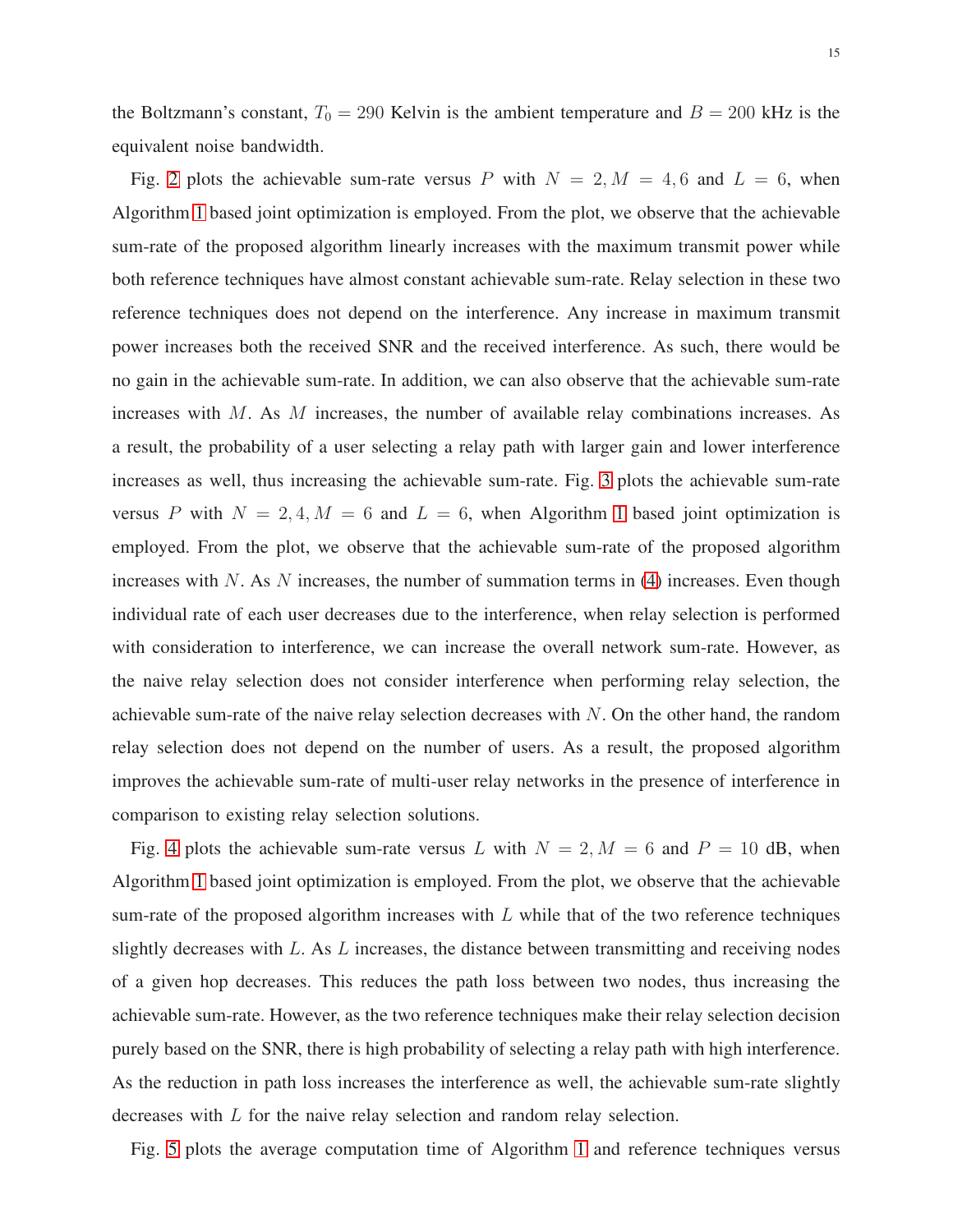<span id="page-15-0"></span>

Fig. 2: Achievable sum-rate versus P with  $N = 2, L = 6$ 

<span id="page-15-1"></span>

Fig. 3: Achievable sum-rate versus P with  $M = 6, L = 6$  dB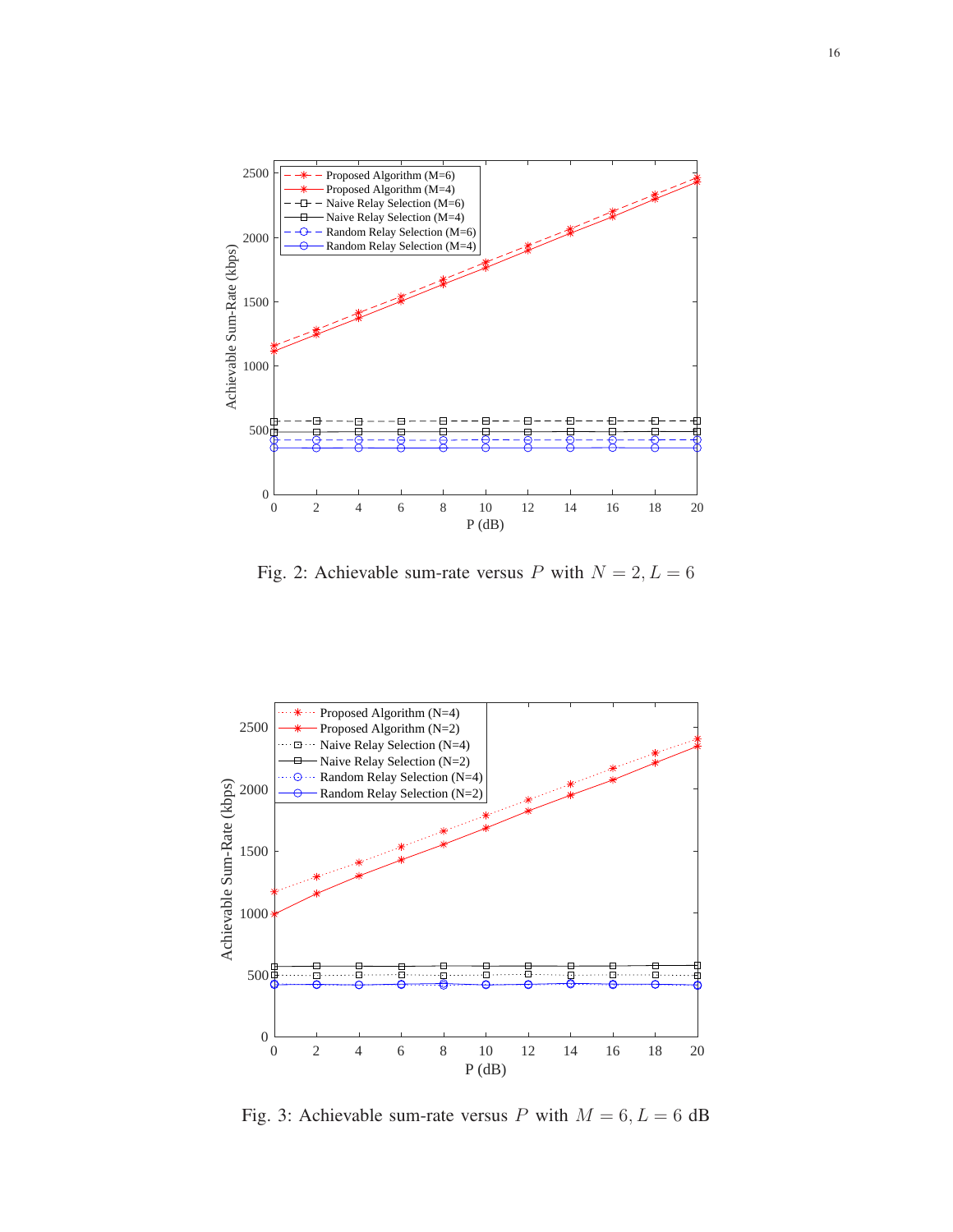<span id="page-16-1"></span>

Fig. 4: Achievable sum-rate versus L with  $N = 2$ ,  $M = 6$ ,  $P = 10$  dB

L when  $N = 2, M = 6$  and  $P = 10$  dB. From the plot, we observe that the computation time of the proposed algorithm increases with  $L$ . We also note that the computation times of the two reference techniques are significantly smaller than our proposed algorithm. As such, there is a clear trade-off between the complexity and the achievable sum-rate performance. As both relay selection strategies used in the naive relay selection and the proposed algorithm have linear complexity with respect to  $L$ , the difference in the computation time is due to the iterative approach considered in Algorithm [1.](#page-12-0) Therefore, we next analyze the complexity of the proposed algorithm in terms of the number of iterations for convergence.

Fig. [6](#page-17-1) plots the total number of iterations including both inner and outer loops of Algorithm [1](#page-12-0) versus L when  $N = 2$ ,  $M = 6$  and  $P = 10$  dB. From the figure, we observe that as L increases, the number of iterations increases as well. Since, the increment in the number of iterations is linear, we can conclude that the proposed algorithm has linear complexity with respect to the total number of iterations.

## VI. SPECIAL CASE OF TWO-USER NETWORK

<span id="page-16-0"></span>Let us now consider the special case of two-user networks. In [\[25\]](#page-23-0), the authors prove that optimum power allocation of two-user dual-hop relay networks can be obtained analytically. We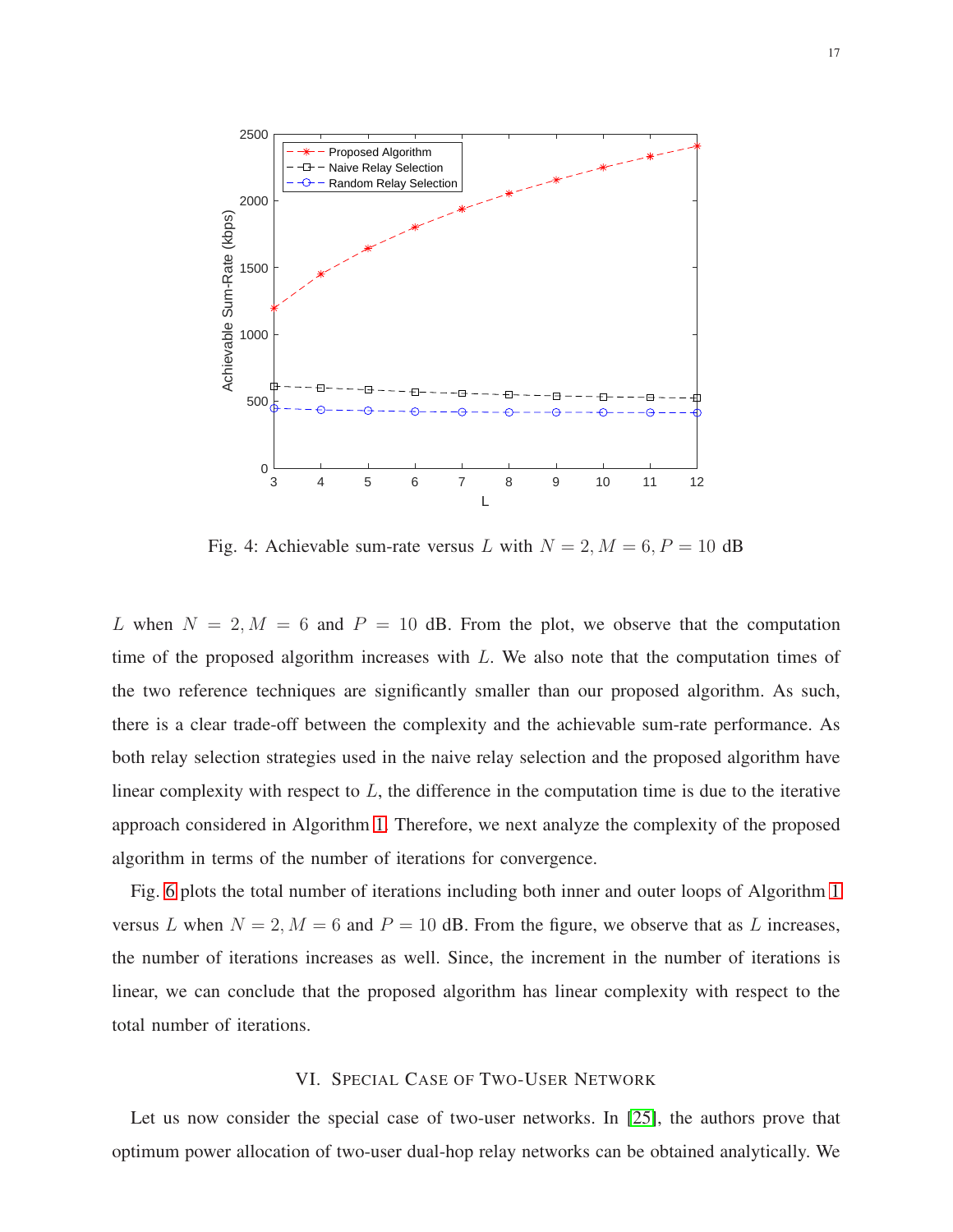<span id="page-17-0"></span>

<span id="page-17-1"></span>Fig. 5: Average computation time versus L with  $N = 2$ ,  $M = 6$ ,  $P = 10$  dB



Fig. 6: Average number of iterations versus L with  $N = 2, M = 6, P = 10$  dB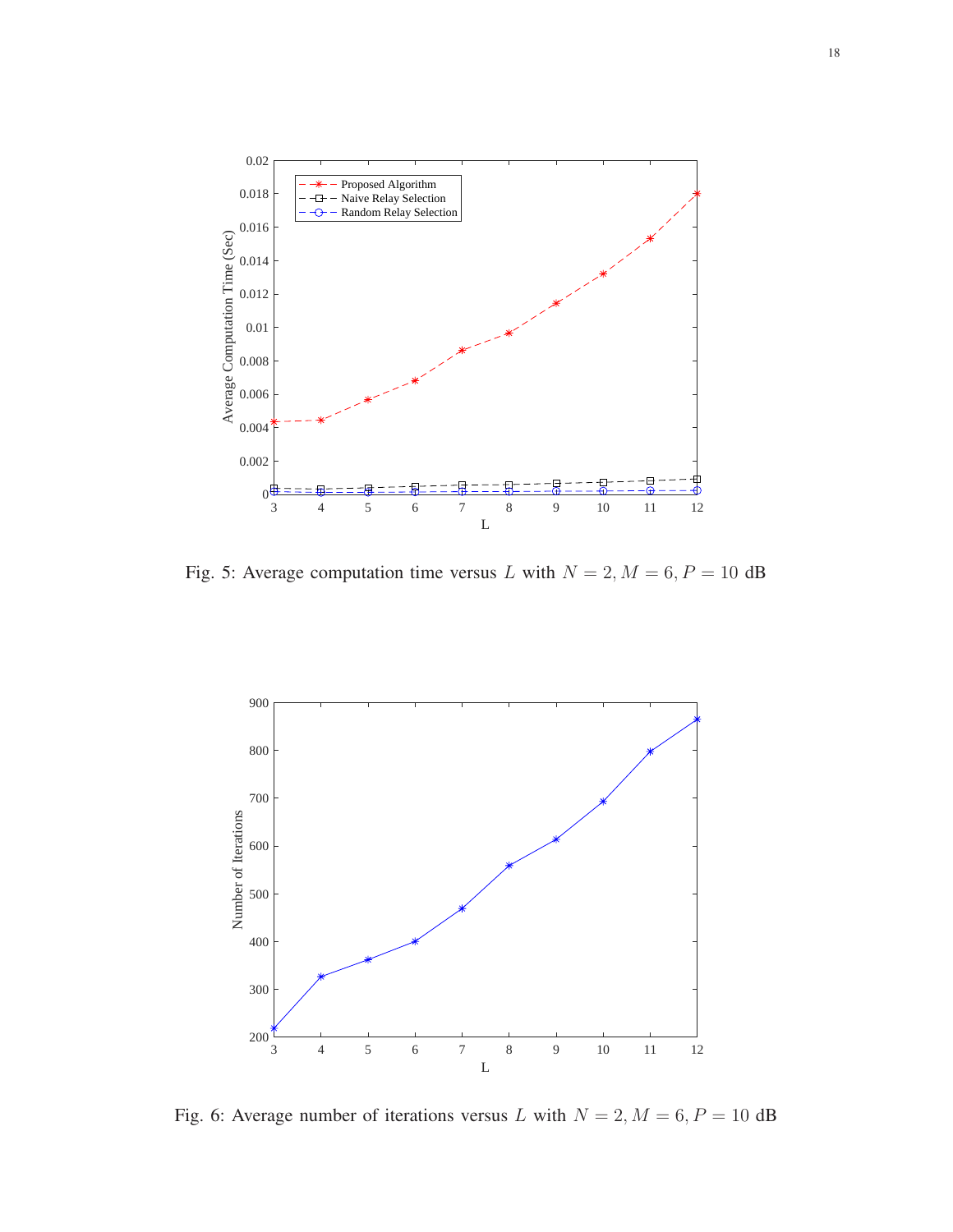take a step further and extend this result for a two-user multi-hop relay network. First, we prove the following Lemma.

<span id="page-18-1"></span>Lemma 1. *For a two user multi-hop relay network, there exists an optimum power vector which maximizes the overall achievable sum-rate, such that for each user the resulting SINRs in all the hops are equal.*

*Proof.* Please refer to Appendix [A.](#page-20-0)

<span id="page-18-2"></span> $\Box$ 

Next, based on Lemma [1,](#page-18-1) we can develop the following theorem.

<span id="page-18-0"></span>Theorem 1. *For a multi-hop DF relay network with two users, binary power allocation is optimum for at least two transmitting nodes. Transmit powers of the remaining nodes can be found via SINR matching.*

*Proof.* According to Lemma [1,](#page-18-1) at the optimum achievable sum-rate, each user can have equal SINRs in all the hops. Therefore, the achievable sum-rate optimization problem can be expressed as,

$$
\max_{P[r_{1,l},l],P[r_{2,l},l]\,\forall l} \left(1+\frac{P[r_{1,0},0]|h[r_{1,0},r_{1,1},1]|^2}{\sigma^2+P[r_{2,0},0]|h[r_{2,0},r_{1,1},1]|^2}\right) \left(1+\frac{P[r_{2,0},0]|h[r_{2,0},r_{2,1},1]|^2}{\sigma^2+P[r_{1,0},0]|h[r_{1,0},r_{2,1},1]|^2}\right)
$$
\ns.t\n
$$
\frac{P[r_{1,0},0]|h[r_{1,0},r_{1,1},1]|^2}{\sigma^2+P[r_{2,0},0]|h[r_{2,0},r_{1,1},1]|^2} = \frac{P[r_{1,l-1},l-1]|h[r_{1,l-1},r_{1,l},l]|^2}{\sigma^2+P[r_{2,0},0]|h[r_{2,0},r_{2,1},1]|^2} = \frac{P[r_{2,l-1},l-1]|h[r_{2,l-1},r_{1,l},l]|^2}{\sigma^2+P[r_{1,0},0]|h[r_{2,0},r_{2,1},1]|^2} = \frac{P[r_{2,l-1},l-1]|h[r_{2,l-1},r_{2,l},l]|^2}{\sigma^2+P[r_{1,0},0]|h[r_{1,0},r_{2,1},1]|^2} = \frac{P[r_{2,l-1},l-1]|h[r_{2,l-1},r_{2,l},l]|^2}{\sigma^2+P[r_{1,l-1},l-1]|h[r_{1,l-1},r_{2,l},l]|^2}, \forall l \in \{2,...,L\},
$$
\n
$$
0 \leq P[r_{1,l},l],P[r_{2,l},l] \leq P, \quad \forall l \in \{0,...,L-1\}
$$
\n(11)

Since the objective function and the equality constraints are twice differentiable with respect to  $P[r_{1,l}, l]$  and  $P[r_{2,l}, l] \forall l$ , we can re-write [\(11\)](#page-18-2) as an unconstrained optimization problem using the Lagrangian dual as,

$$
\max_{\lambda_1^{(l)},\lambda_2^{(l)}} \left[ \min_{P[r_{1,l},l],P[r_{2,l},l],\forall l} -1 - \frac{P[r_{1,0},0]P[r_{2,0},0]|h[r_{1,0},r_{1,1},1]|^2|h[r_{2,0},r_{2,1},1]|^2}{(\sigma^2 + P[r_{2,0},0]|h[r_{2,0},r_{1,1},1]|^2)(\sigma^2 + P[r_{1,0},0]|h[r_{1,0},r_{2,1},1]|^2)} + \frac{(\sum_{l=1}^{L-1}\lambda_1^{(l)}-1)P[r_{1,0},0]|h[r_{1,0},r_{1,1},1]|^2}{\sigma^2 + P[r_{2,0},0]|h[r_{2,0},r_{1,1},1]|^2} + \frac{(\sum_{l=1}^{L-1}\lambda_2^{(l)}-1)P[r_{2,0},0]|h[r_{2,0},r_{2,1},1]|^2}{\sigma^2 + P[r_{1,0},0]|h[r_{1,0},r_{2,1},1]|^2} - \sum_{l=1}^{L-1} \left( \frac{\lambda_2^{(l)}P[r_{2,l},l]|h[r_{2,l},r_{2,l+1},l+1]|^2}{\sigma^2 + P[r_{1,l},l]|h[r_{1,l},r_{1,l},l,1,l+1]|^2} - \frac{\lambda_1^{(l)}P[r_{1,l},l]|h[r_{1,l},r_{1,l+1},l+1]|^2}{\sigma^2 + P[r_{2,l},l]|h[r_{2,l},r_{1,l+1},l+1]|^2} \right)
$$

<span id="page-18-3"></span>s.t  $0 \le P[r_{1,l}, l], P[r_{2,l}, l] \le P$ ,  $\forall l$  where  $l \in \{0, ..., L-1\}$ , (12)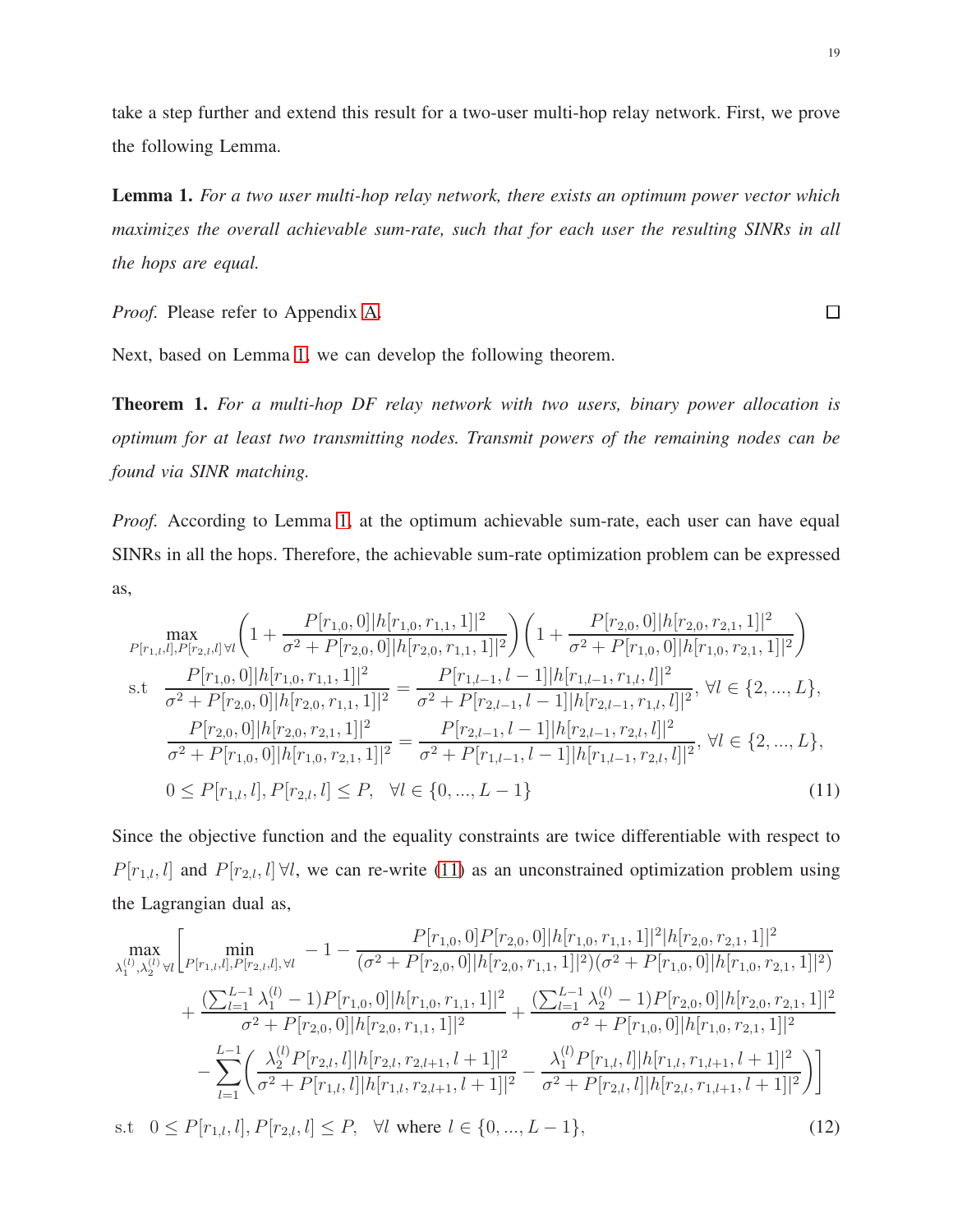and  $\lambda_1^{(l)}$  $\lambda_1^{(l)}$ ,  $\lambda_2^{(l)}$   $\forall l$  where  $l \in \{1, ..., L-1\}$  are the Lagrangian multipliers. Note that in [\(12\)](#page-18-3), the minimization of the negative achievable sum-rate is considered. Therefore, the maximum achievable sum-rate is achieved when the objective function of [\(12\)](#page-18-3) is minimized. In the following, we denote the objective function of [\(12\)](#page-18-3) by f, which is a variable of  $P[r_{1,l}, l]$  and  $P[r_{2,l}, l] \forall l$ where  $l \in \{0, ..., L-1\}$ . Since the Lagrangian multipliers are related to the equality constraints, at the optimum solution of [\(12\)](#page-18-3) they can have any real value. Whilst not given here due to page limitations, by analyzing the first and the second derivatives of f with respect to these variables, we can show that at least for two variables either the first derivative cannot be zero (i.e., they are either increasing or decreasing functions, indicating that the achievable sum-rate is maximized at the corner points) or the second derivative is not positive (indicating that any existing critical point would be a local maximum of f). This implies that the achievable sum-rate is maximized at the corner points for at least two of the variables out of  $P[r_{1,l}, l]$  and  $P[r_{2,l}, l] \quad \forall l$  where  $l \in \{0, ..., L-1\}$ . Therefore, we can conclude that irrespective of the value of the Lagrangian multipliers, at least for two transmitting nodes binary power allocation is optimum. Since, the  $2(L-1)$  equality constraints in [\(12\)](#page-18-3) connect all 2L power values, the other  $2(L-1)$  power values can be obtained solving those equations. This concludes the proof of Theorem [1.](#page-18-0)  $\Box$ 

<span id="page-19-0"></span>As such, for a two user network, it is possible to find the optimum solution for the power control problem given in [\(6\)](#page-6-1) with Theorem [1.](#page-18-0)

#### VII. CONCLUSION

We considered the achievable sum-rate optimization problem in a general multi-user, multi-hop relay network with multiple relay nodes in each hop. First, we investigated the suitability of five sub-optimal relay selection strategies that have been considered for single-user multi-hop relay networks, namely the hop-by-hop relay selection, ad-hoc relay selection, block-by-block relay selection, sliding window based relay selection and max-min relay selection. It is shown that the dynamic programming based max-min relay selection with the objective of maximizing the minimum SINR results in higher achievable sum-rate gain compared to other sub-optimal relay selection strategies with the objective of maximizing the achievable sum-rate. Next, we combined the max-min relay selection and the tight lower bound approximation based power control to present a novel iterative algorithm. Our proposed algorithm performs joint relay assignment and power control in a such a way that the achievable sum-rate is maximized. Further, we proved that for the special case of two-user networks, binary power allocation is optimum for at least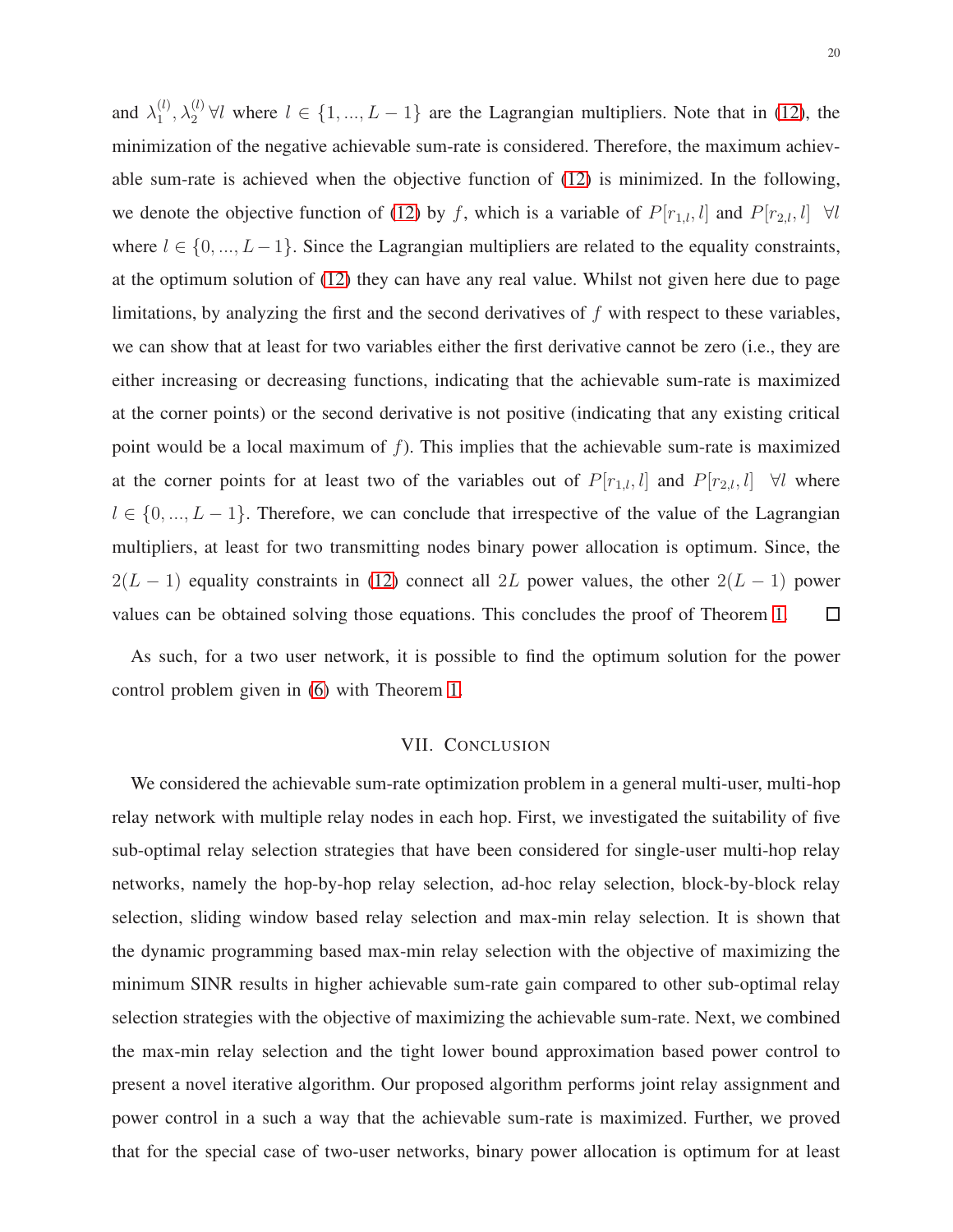two transmitting nodes. Transmit power of other nodes can be obtained by considering that the received SINR of each user is equal over all the hops.

The interference management technique that treats interference as noise is close to optimal when the interference is sufficiently weak. In addition, that reduces the complexity involved with the receivers compared to successive interference cancellation. Therefore, in this work, we considered that single user decoding is performed at each receiver with interference treated as noise. However, with the discussion of the research community moving towards successive interference cancellation, a desirable extension would be to consider joint relay selection and power control in the presence of successive interference cancellation.

#### <span id="page-20-0"></span>APPENDIX A

#### PROOF OF LEMMA [1](#page-18-1)

In this section we provide the proof of Lemma [1.](#page-18-1) Let  $R^*$  denotes the optimum achievable sum-rate that results from the transmit power vector  $[P[r_{1,l}, l]^*, P[r_{2,l}, l]^*] \quad \forall l \in \{0, ..., L-1\}$ with  $P[r_{1,l}, l]^*$  and  $P[r_{2,l}, l]^*$  denoting the optimum transmit powers of nodes  $r_{1,l}$  and  $r_{2,l}$  in hop l, respectively. Let the resulting optimum SINRs for the  $l<sup>th</sup>$  hop and the resulting overall minimum optimum SINRs of  $s_1$  and  $s_2$  be denoted by  $\gamma[1, l]^*, \gamma[2, l]^*, \gamma_1^*$  and  $\gamma_2^*$ , respectively. As a result, we can write  $R^* = \log_2(1 + \gamma_1^*) + \log_2(1 + \gamma_2^*)$ . We start the proof by assuming that the two users do not have equal SINRs in all the hops at the same time, i.e,  $\gamma[1, l]^* = \gamma_1^*$  and  $\gamma[2, l]^* = \gamma_2^*$  for all  $l \in \{1, ..., L\}$  does not happen simultaneously. In the following, we consider the two possible scenarios resulting from the above assumption.

## *Scenario 1 - Only one user has equal SINRs in all the hops*

Without the loss of generality, let us assume that the first user has a higher SINR in the first hop such that  $\gamma[1,1]^* > \gamma_1^*$  and the second user has equal SINRs in all the hops. Next, we change the power values for  $s_1$  and  $s_2$  as  $P[r_{1,0}, 0] = P[r_{1,0}, 0]^* - x_1$  and  $P[r_{2,0}, 0] = P[r_{2,0}, 0]^* - y_1$ such that  $\gamma[1,1] = \gamma_1^*$  and  $\gamma[2,1] = \gamma_2^*$ . Based on the values of  $x_1, y_1$  and considering the fact that  $\gamma[1,1]^* > \gamma_1^*$ , it can be shown that the new power values  $P[r_{1,0},0]$  and  $P[r_{2,0},0]$  falls within 0 and P. Therefore, we can achieve  $\gamma[1,1] = \gamma_1^*$  and  $\gamma[2,1] = \gamma_2^*$  for the same optimum achievable sum-rate  $R^*$ . Likewise, We can update the transmit power values of any hop where the first user has a higher SINR without changing  $R^*$  following a similar approach.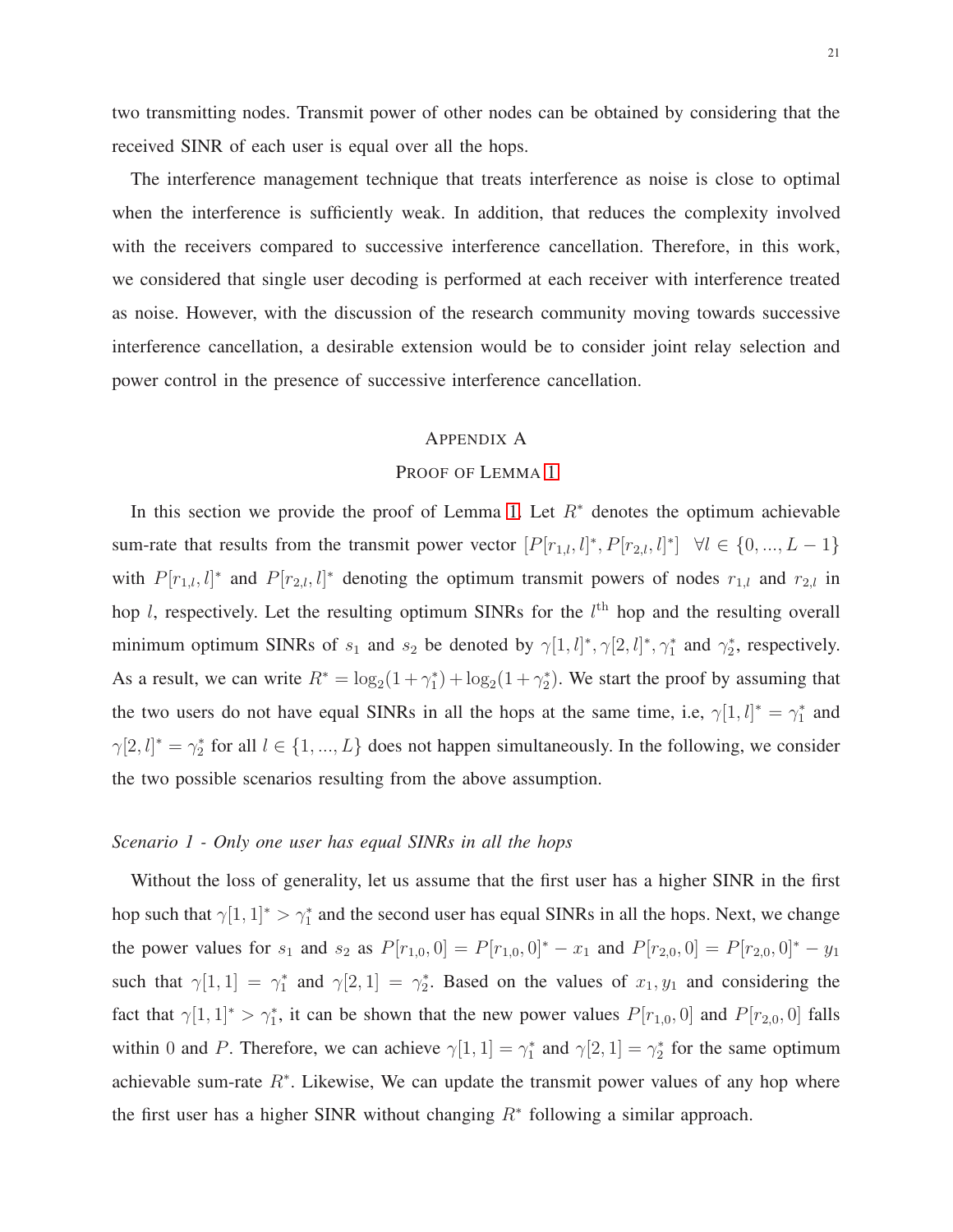Under this scenario, two users either can have their corresponding higher SINRs in the same hop or in two different hops.

Let us first consider the situation where two users have their corresponding higher SINRs in the same hop. Without loss of generality, let us assume that both users have higher SINRs in the first hop such that  $\gamma[1,1]^* > \gamma_1^*$  and  $\gamma[2,1]^* > \gamma_2^*$ . Next, we change the power values for  $s_1$  and  $s_2$  as  $P[r_{1,0}, 0] = P[r_{1,0}, 0]^* - x_2$  and  $P[r_{2,0}, 0] = P[r_{2,0}, 0]^* - y_2$  such that  $\gamma[1, 1] = \gamma_1^*$ and  $\gamma[2,1] = \gamma_2^*$ . Similar to scenario 1, we can show that the new power values  $P[r_{1,0},0]$  and  $P[r_{2,0},0]$  falls within 0 and P. Therefore, we can achieve  $\gamma[1,1] = \gamma_1^*$  and  $\gamma[2,1] = \gamma_2^*$  for the same optimum achievable sum-rate  $R^*$ . Again, we can update the transmit power values of any hop where both users have higher SINRs in the same hop without changing  $R^*$  following a similar approach.

Let us now consider the situation where two users have their corresponding higher SINRs in two different hops. Without loss of generality, let us assume that the first user has a higher SINR in the first hop and the second user has a higher SINR in the second hop such that  $\gamma[1,1]^* > \gamma_1^*$ and  $\gamma[2,2]^* > \gamma_2^*$ . Next, we change the power value for  $s_1$  as  $P[r_{1,0},0] = P[r_{1,0},0]^* - x_3$  such that  $\gamma[1,1] = \gamma_1^*$ . Similar to scenario 1, we can show that  $0 < P[r_{1,0},0] < P$ . However, this would results in  $\gamma[2,1] > \gamma_2^*$ . Therefore, after updating the transmit power values of any hop with a higher SINR for one user, we will have a network with only one user having equal SINRs which is considered under scenario 1.

The fact that under both above scenarios, we can achieve the same achievable sum-rate  $R^*$ such that  $\gamma[1, l] = \gamma_1^*$  and  $\gamma[2, l] = \gamma_2^*$  for all  $l \in \{1, ..., L\}$  completes the proof of Lemma [1.](#page-18-1)

#### **REFERENCES**

- <span id="page-21-1"></span><span id="page-21-0"></span>[1] Z. Guan, T. Melodia, D. Yuan, and D. A. Pados, "Distributed resource management for cognitive ad hoc networks with cooperative relays," *IEEE/ACM Transactions on Networking*, vol. 24, no. 3, pp. 1675 – 1689, June 2016.
- [2] T. Wang, F. Glineur, J. Louveaux, and L. Vandendorpe, "Weighted sum rate maximization for downlink OFDMA with subcarrier-pair based opportunistic DF relaying," *IEEE Transactions on Signal Processing*, vol. 61, no. 10, pp. 2512 – 2524, May 2013.
- <span id="page-21-3"></span><span id="page-21-2"></span>[3] B. Amiri, H. R. Sadjadpour, and J. Garcia-Luna-Aceves, "Outage optimum routing for wireless networks," in *2011 7th International Wireless Communications and Mobile Computing Conference*, Istanbul, Turkey, July 2011.
- [4] L. Zhang and L. J. C. Jr., "Hop-by-hop routing strategy for multihop decode-and-forward cooperative networks," in *2008 IEEE Wireless Communications and Networking Conference*, Las Vegas, NV, USA, April 2008.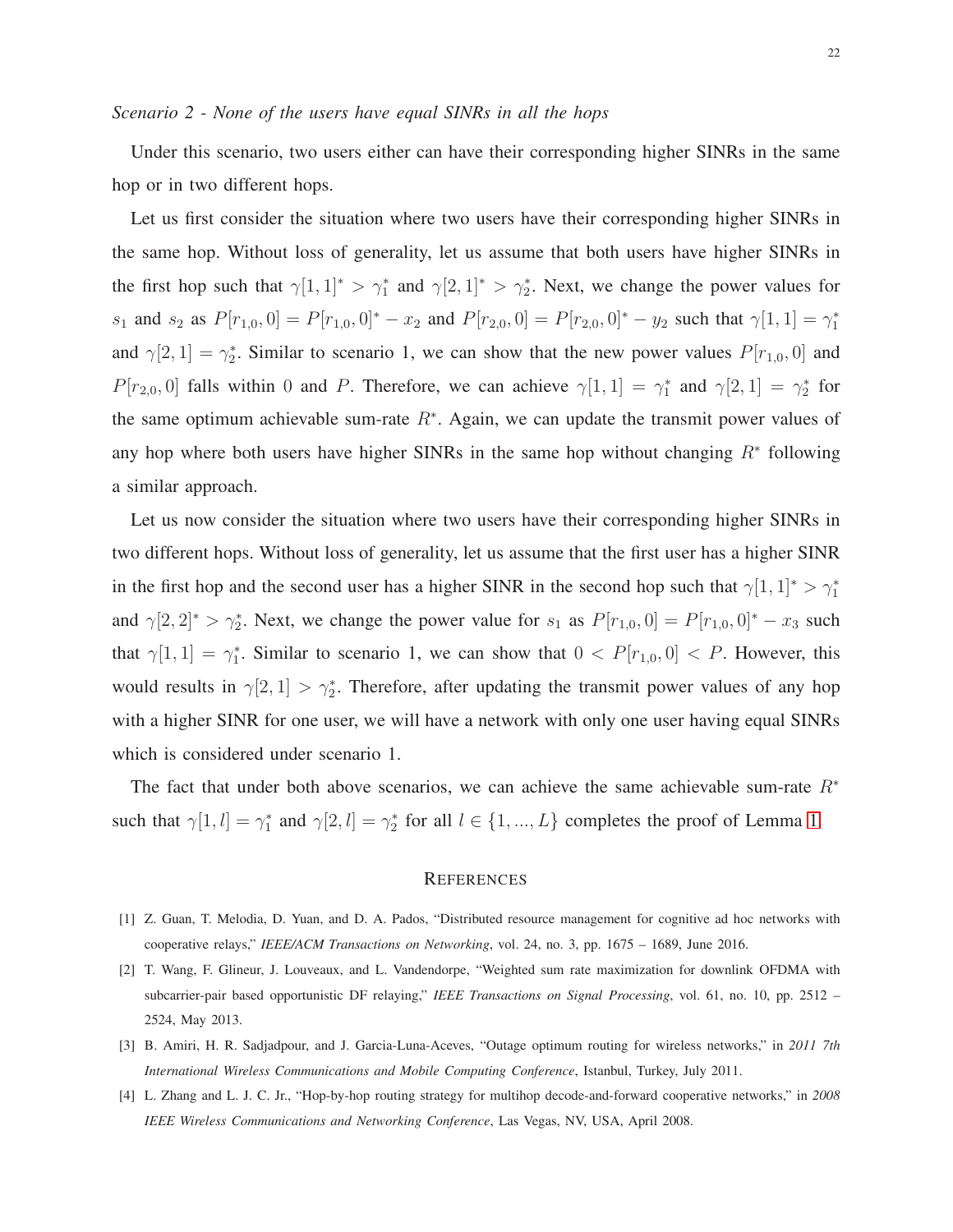- <span id="page-22-1"></span><span id="page-22-0"></span>[5] B. Gui, L. Dai, and L. J. Cimini, "Routing strategies in multihop cooperative networks," *IEEE Transactions on Wireless Communications*, vol. 8, no. 2, pp. 843 – 855, February 2009.
- <span id="page-22-2"></span>[6] Q. You, Y. Li, M. S. Rahman, and Z. Chen, "A near optimal routing scheme for multi-hop relay networks based on Viterbi algorithm," in *2012 IEEE International Conference on Communications (ICC)*, Ottawa, ON, Canada, June 2012.
- <span id="page-22-3"></span>[7] Y. Wang, M. Z. Bocus, and J. P. Coon, "Dynamic programming for route selection in multihop fixed gain amplify-andforward relay networks," *IEEE Communications Letters*, vol. 17, no. 5, pp. 932 – 935, May 2013.
- [8] M. R. Bhatnagar, "On the capacity of decode-and-forward relaying over Rician fading channels," *IEEE Communications Letters*, vol. 17, no. 6, pp. 1100 – 1103, May 2013.
- <span id="page-22-4"></span>[9] B. Modi, O. Olabiyi, A. Annamalai, and D. Vaman, "On ergodic capacity of cooperative non-regenerative relay networks in Rice fading environments," in *2011 IEEE GLOBECOM Workshops (GC Wkshps)*, Houston, TX, USA, December 2011.
- <span id="page-22-5"></span>[10] M. R. Bhatnagar, "On the capacity of full and partial CSI based transmission link selection in decode-and-forward cooperative system," in *2014 Twentieth National Conference on Communications (NCC)*, Kanpur, India, March 2014.
- [11] T. L. Thanh, V. N. Q. Bao, and T. T. Duy, "Capacity analysis of multi-hop decode-and-forward over Rician fading channels," in *2014 International Conference on Computing, Management and Telecommunications (ComManTel)*, Da Nang, Vietnam, April 2014.
- <span id="page-22-7"></span><span id="page-22-6"></span>[12] G. Farhadi and N. C. Beaulieu, "Capacity of amplify-and-forward multi-hop relaying systems under adaptive transmission," *IEEE Transactions on Communications*, vol. 58, no. 3, pp. 758 – 763, March 2010.
- <span id="page-22-8"></span>[13] S. Dayarathna, R. Senanayake, and J. S. Evans, "Achievable rate analysis in multi-hop decode-and-forward relay networks."
- <span id="page-22-9"></span>[14] S. Zhou, H. Xiao, and Z. Niu, "Distributed power control for interference-limited cooperative relay networks," in *2009 IEEE International Conference on Communications*, Dresden, Germany, June 2009.
- [15] R. Senanayake, S. Atapattu, J. Evans, and P. Smith, "Decentralized relay selection in multi-user multihop decode-andforward relay networks," *IEEE Transactions on Wireless Communications*, vol. 17, no. 5, pp. 3313 – 3326, May 2018.
- <span id="page-22-10"></span>[16] S. Sharma, Y. Shi, Y. T. Hou, and S. Kompella, "An optimal algorithm for relay node assignment in cooperative ad hoc networks," *IEEE/ACM Transactions on Networking*, vol. 19, no. 3, pp. 879 – 892, June 2011.
- <span id="page-22-11"></span>[17] S. Dayarathna, R. Senanayake, and J. S. Evans, "Optimal routing for multi-user multi-hop relay networks via dynamic programming," *Accepted to IEEE Wireless Communications Letters*, 2022.
- [18] S. A. Jafar, K. S. Gomadam, and C. Huang, "Duality and rate optimization for multiple access and broadcast channels with amplify-and-forward relays," *IEEE Transactions on Information Theory*, vol. 53, no. 10, pp. 3350 – 3370, October 2007.
- [19] R. AliHemmati and S. Shahbazpanahi, "Sum-rate optimal network beamforming and subcarrier power allocation for multicarrier asynchronous two-way relay networks," *IEEE Transactions on Signal Processing*, vol. 63, no. 15, pp. 4129 – 4143, August 2015.
- <span id="page-22-12"></span>[20] J. Zhang, F. Roemer, M. Haardt, A. Khabbazibasmenj, and S. A. Vorobyov, "Sum rate maximization for multi-pair two-way relaying with single-antenna amplify and forward relays," in *2012 IEEE International Conference on Acoustics, Speech and Signal Processing (ICASSP)*, Kyoto, Japan, March 2012.
- <span id="page-22-14"></span><span id="page-22-13"></span>[21] T. Wang and L. Vandendorpe, "Sum rate maximized resource allocation in multiple DF relays aided OFDM transmission," *IEEE Journal on Selected Areas in Communications*, vol. 29, no. 8, pp. 1559 – 1571, September 2011.
- [22] Y. Pan, J. Zhong, M. Lei, and M. Zhao, "Graph-based joint relay assignment and power allocation optimization for full-duplex networks," in *2015 IEEE 26th Annual International Symposium on Personal, Indoor, and Mobile Radio Communications (PIMRC)*, Hong Kong, China, September 2015.
- <span id="page-22-15"></span>[23] S. Zhou, J. Xu, and Z. Niu, "Interference-aware relay selection scheme for two-hop relay networks with multiple source–destination pairs," *IEEE Transactions on Vehicular Technology*, vol. 62, no. 5, pp. 2327 – 2338, June 2013.